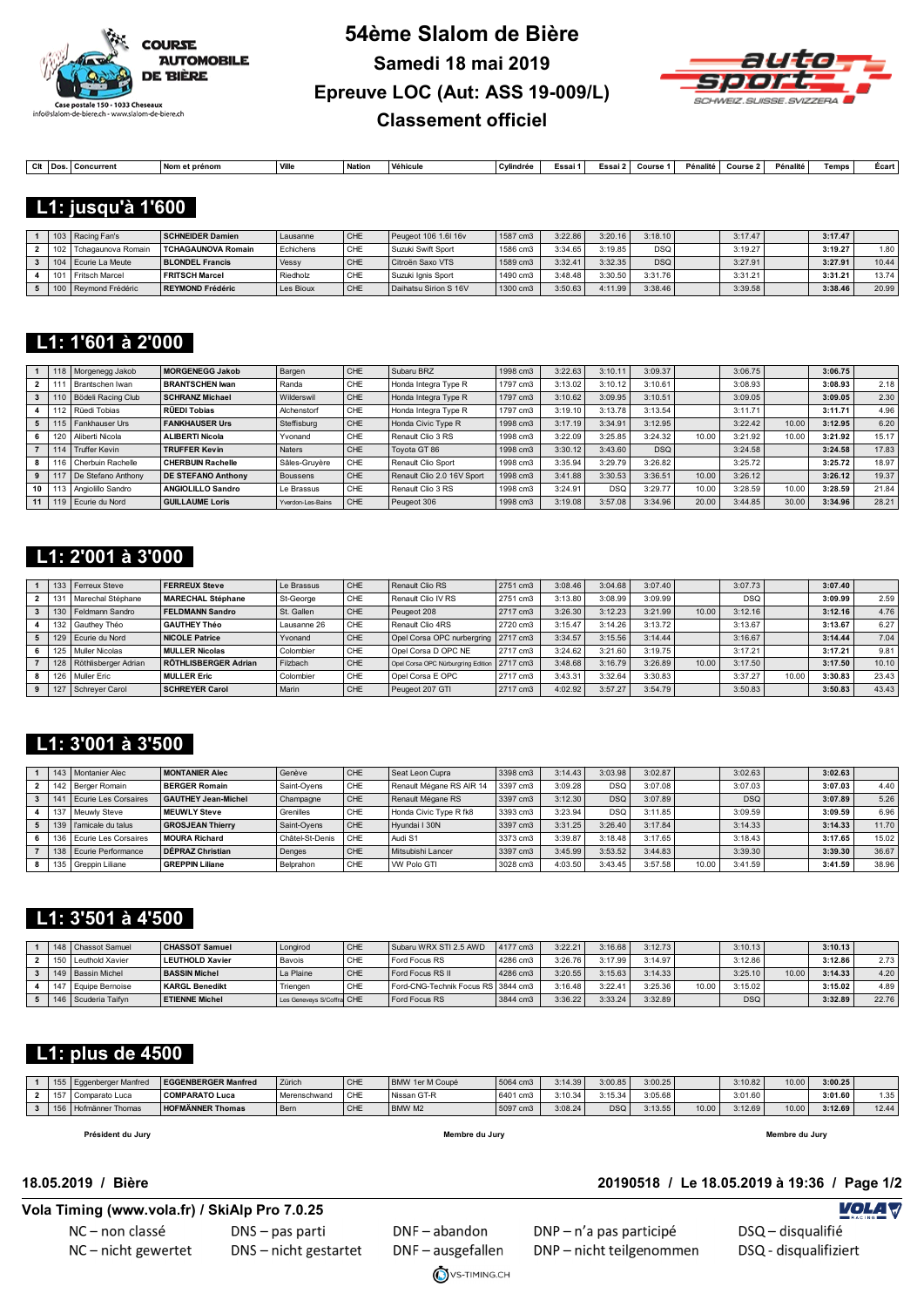



| Clt | l Do | :oncurrent<br>. . | Nom et prénom | <b>Ville</b> | Nation | Véhicule | ` ∿lindrée | $\overline{\phantom{a}}$<br>Essai 1 | Essai ' | Course | Pénalité | Course : | Pénalité | Temps | Ecar |
|-----|------|-------------------|---------------|--------------|--------|----------|------------|-------------------------------------|---------|--------|----------|----------|----------|-------|------|
|     |      |                   |               |              |        |          |            |                                     |         |        |          |          |          |       |      |

 **L2: jusqu'à 1'600** 

|  | 202   Roberto Luigi | ROBERTO Luigi          | Cossonav-Ville | <b>CHE</b> | Peugeot 106 GTI       | 1587 cm3 | :11.60  | 3:19.20 | 3:09.07    | 3:08.78 | 3:08.78 |      |
|--|---------------------|------------------------|----------------|------------|-----------------------|----------|---------|---------|------------|---------|---------|------|
|  | Ecurie Biennoise    | <b>JEREMIAS Jannis</b> | Gerolfingen    | CHE        | Suzuki Swift Sport    | 1586 cm3 | :19.67  | 3:20.44 | <b>DSQ</b> | 3:09.32 | 3:09.32 | 0.54 |
|  | Meier Jürg          | <b>MEIER Jürg</b>      | Baltenswil     | <b>CHE</b> | Honda Civic CRX V-TEC | 1595 cm3 | 3:24.01 | 3:15.39 | 3:11.30    | 3:10.77 | 3:10.77 | 1.99 |

### **L2: 1'601 à 2'000**

|     | 215   Squadra Sport and Prestige | <b>BÉRING Michaël</b>   | Le Locle           | CHE | Honda Civic Type R                      | 1998 cm3 | 3:13.47 | 3:10.95 | 3:09.73 | 3:07.66 |       | 3:07.66 |       |
|-----|----------------------------------|-------------------------|--------------------|-----|-----------------------------------------|----------|---------|---------|---------|---------|-------|---------|-------|
|     | 220 Huerzeler Giorgio            | HUERZELER Gioraio       | Porto Ronco        | CHE | Subaru BRZ                              | 1998 cm3 | 3:13.25 | 3:14.36 | 3:10.42 | 3:39.1' | 20.00 | 3:10.42 | 2.76  |
|     | Ecurie Basilsk                   | <b>OTT Kevin</b>        | Brugg              | CHE | Renault Clio Sport Ragnotti             | 1998 cm3 | 3:18.29 | 3:20.51 | 3:10.50 | 3:12.35 |       | 3:10.50 | 2.84  |
|     | 210 Ecurie Performance           | <b>MOINAT Nicolas</b>   | Grancy             | CHE | <b>VW Golf</b>                          | 1780 cm3 | 3:22.37 | 3:14.36 | 3:12.98 | 3:13.31 |       | 3:12.98 | 5.32  |
|     | 218   Ecurie Performance         | <b>RICHARD Florian</b>  | Echandens          | CHE | Renault Clio                            | 1998 cm3 | 3:26.26 | 3:16.40 | 3:15.13 | 3:13.51 |       | 3:13.51 | 5.85  |
| 217 | Falabretti Mario                 | <b>FALABRETTI Mario</b> | Wangen an der Aare | CHF | Renault Clio 2.0 16V Ragnottil 1998 cm3 |          | 3:14.76 | 3:12.1' | 3:16.18 | 3:15.63 |       | 3:15.63 | 7.97  |
|     | 222   Fun Racing                 | <b>OCHS Jean-Claude</b> | Gland              | CHE | Renault Clio RS                         | 1998 cm3 | 3:36.94 | 3:29.73 | 3:29.35 | 3:25.94 |       | 3:25.94 | 18.28 |
|     | 216   l'amicale du talus         | <b>REYMOND Steve</b>    | Gimel              | CHE | Renault Clio Sport                      | 1998 cm3 | 3:34.10 | 3:29.52 | 3:32.27 | 3:32.26 |       | 3:32.26 | 24.60 |
|     | 213   Loup Samantha              | <b>LOUP Samantha</b>    | Gimel              | CHE | Peugeot 206 2.0 RC                      | 1997 cm3 | 3:42.76 | 3:37.53 | 3:37.99 | 3:49.57 | 10.00 | 3:37.99 | 30.33 |

#### **L2: 2'001 à 3'000**

| 229 | Stofer Raymond      | <b>STOFER Raymond</b> | Herznach  | CHE        | Mini Cooper RSR | 2717 cm3 | 3:13.71 | 3:03.11    | 3:01.94 | 3:00.76 | 3:00.76 |       |
|-----|---------------------|-----------------------|-----------|------------|-----------------|----------|---------|------------|---------|---------|---------|-------|
| 228 | <b>RCU</b>          | <b>BRUNNER Peter</b>  | Flawi     | CHE        | Mini Cooper S   | 2717 cm3 | 3:28.71 | <b>DSQ</b> | 3:23.30 | 3:21.50 | 3:21.50 | 20.74 |
|     | 226   Castro Manuel | <b>CASTRO Manuel</b>  | Dompierre | <b>CHE</b> | Mitsubishi Colt | 2496 cm3 | 3:39.01 | <b>DSQ</b> | 3:26.08 | 3:24.41 | 3:24.41 | 23.65 |
|     | 225   Vigne Maxime  | <b>VIGNE Maxime</b>   | Prill     | CHE        | Skoda Fabia     | 2035 cm3 | 3:58.00 | 3:39.92    | 3:34.54 | 3:34.11 | 3:34.11 | 33.35 |

#### **L2: 3'001 à 3'500**

|    | 238             | Lüdi Daniele             | <b>LÜDI Daniele</b>       | Losone            | CHE | Subaru Impreza           | 3393 cm3 | 3:06.76 | 3:16.06    | 2:55.64    |       | 2:53.56 |       | 2:53.56 |       |
|----|-----------------|--------------------------|---------------------------|-------------------|-----|--------------------------|----------|---------|------------|------------|-------|---------|-------|---------|-------|
|    | 24              | Ecurie Performance       | <b>ALLEMANN Stéphane</b>  | Dizy              | CHE | Mitsubishi Lancer EVO 9  | 3395 cm3 | 3:11.26 | 2:56.96    | 2:54.76    |       | 3:02.98 | 10.00 | 2:54.76 | 1.20  |
|    | 248             | Ecurie des Ordons        | <b>HEYER Gaëtan</b>       | Moutier           | CHE | Opel Astra G OPC         | 3397 cm3 | 3:03.84 | <b>DSQ</b> | 2:57.92    |       | 2:58.03 |       | 2:57.92 | 4.36  |
|    | 240             | Stergiadis Ioannis       | <b>STERGIADIS Ioannis</b> | Dübendorf         | CHE | Honda Civic Type R       | 3393 cm3 | 3:28.12 | 3:03.71    | 3:02.04    |       | 3:02.90 |       | 3:02.04 | 8.48  |
|    | 249             | Racing Fan's             | <b>BENDER Danny</b>       | Fully             | CHE | Mitsubishi Evo X         | 3397 cm3 | 3:16.40 | 3:08.02    | 3:02.31    |       | 3:03.87 |       | 3:02.31 | 8.75  |
|    | 246             | Ecurie du Nord           | <b>LANGHI Damien</b>      | Penthalaz         | CHE | Renault Mégane II RS     | 3397 cm3 | 3:29.73 | 3:10.00    | 3:03.24    |       | 3:15.56 | 10.00 | 3:03.24 | 9.68  |
|    |                 | 236   Morel Olivier      | <b>MOREL Olivier</b>      | Chevilly          | CHE | Subaru Impreza Gt Wagon  | 3390 cm3 | 3:11.69 | 3:09.41    | 3:05.74    |       | 3:03.68 |       | 3:03.68 | 10.12 |
|    | 242             | Ecurie du Nord           | <b>HENCHOZ Guillaume</b>  | Cossonay          | CHE | Mitsubishi Lancer Evo IX | 3395 cm3 | 3:07.71 | 3:03.53    | 3:25.63    | 20.00 | 3:04.61 |       | 3:04.61 | 11.05 |
|    | 25 <sup>′</sup> | Müller Stefan            | <b>MÜLLER Stefan</b>      | Adligenswil       | CHE | Mini Cooper JCW          | 3400 cm3 | 3:09.09 | 3:13.93    | 3:06.86    |       | 3:05.87 |       | 3:05.87 | 12.31 |
| 10 | 235             | Vermot Patrice           | <b>VERMOT Patrice</b>     | Commugny          | CHE | Ford Focus RS            | 3380 cm3 | 3:18.38 | <b>DSQ</b> | 3:11.23    |       | 3:10.58 |       | 3:10.58 | 17.02 |
|    |                 | 140 Ecurie Les Corsaires | <b>MIZRAJI Eduardo</b>    | Chamblon          | CHE | Renault Mégane RS Trophy | 3397 cm3 | 3:14.53 | 3:22.64    | 3:11.57    |       | 3:11.17 |       | 3:11.17 | 17.61 |
| 12 |                 | 243 Ecurie du Nord       | <b>HENCHOZ Léonard</b>    | Gollion           | CHE | Mitsubishi Evo VI        | 3395 cm3 | 3:09.65 | 3:16.03    | <b>DSQ</b> |       | 3:14.75 | 10.00 | 3:14.75 | 21.19 |
| 13 | 237             | Bärfuss Raphael          | <b>BÄRFUSS Raphael</b>    | Chézard-St-Martin | CHE | Honda Civic Type R       | 3393 cm3 | 3:47.71 | 3:38.15    | 3:33.76    |       | 3:31.79 |       | 3:31.79 | 38.23 |

#### **L2: plus de 3'500**

| 258 | l Gruvère Racing Team     | <b>BERNARD Cédric</b>   | Bex                      | CHE | Subaru WRX STI              | 4177 cm3 | 3:22.45 | 3:19.56    | 3:00.70 | 3:03.02 |       | 3:00.70 |       |
|-----|---------------------------|-------------------------|--------------------------|-----|-----------------------------|----------|---------|------------|---------|---------|-------|---------|-------|
|     | 255   13 étoiles - Valais | JACQUEMET Sébastien     | Conthey                  | CHE | Porsche 911 Carrera         | 3598 cm3 | 3:08.44 | 3:02.60    | 3:03.36 | 3:04.39 |       | 3:03.36 | 2.66  |
|     | Fream Hanshin-Imports     | <b>HANDSCHIN Jesse</b>  | Belmont-Sur-Lausanne CHE |     | <b>Tovota Chaser Tourer</b> | 4235 cm3 | 3:28.29 | <b>DSC</b> | 3:20.59 | 3:30.90 | 10.00 | 3:20.59 | 19.89 |
| 257 | ' I Gruvère Racing Team   | <b>GENET Sébastien</b>  | Champlan                 | CHE | Subaru WRX STI              | 4177 cm3 | 3:58.72 | 3:30.49    | 3:26.83 | 3:22.75 |       | 3:22.75 | 22.05 |
|     | 256 Ecurie Performance    | <b>BALMELLI Aurelia</b> | <b>Bremblens</b>         | CHE | Subaru WRX STI              | 4177 cm3 | 4:17.36 | 3:57.30    | 3:55.11 | 3:40.21 |       | 3:40.21 | 39.51 |

 **Président du Jury Membre du Jury Membre du Jury Jean-Thierry Vacheron Lang René Lenglet Daniel** 

**Vola Timing (www.vola.fr) / SkiAlp Pro 7.0.25**

NC-non classé NC-nicht gewertet DNS-pas parti DNS - nicht gestartet

DNF-abandon DNF-ausgefallen

VS-TIMING.CH

DNP - n'a pas participé

DNP-nicht teilgenommen

**18.05.2019 / Bière 20190518 / Le 18.05.2019 à 19:37 / Page 1/1**

DSQ - disqualifié **VolaSoftControlPdf**

**VOLA V**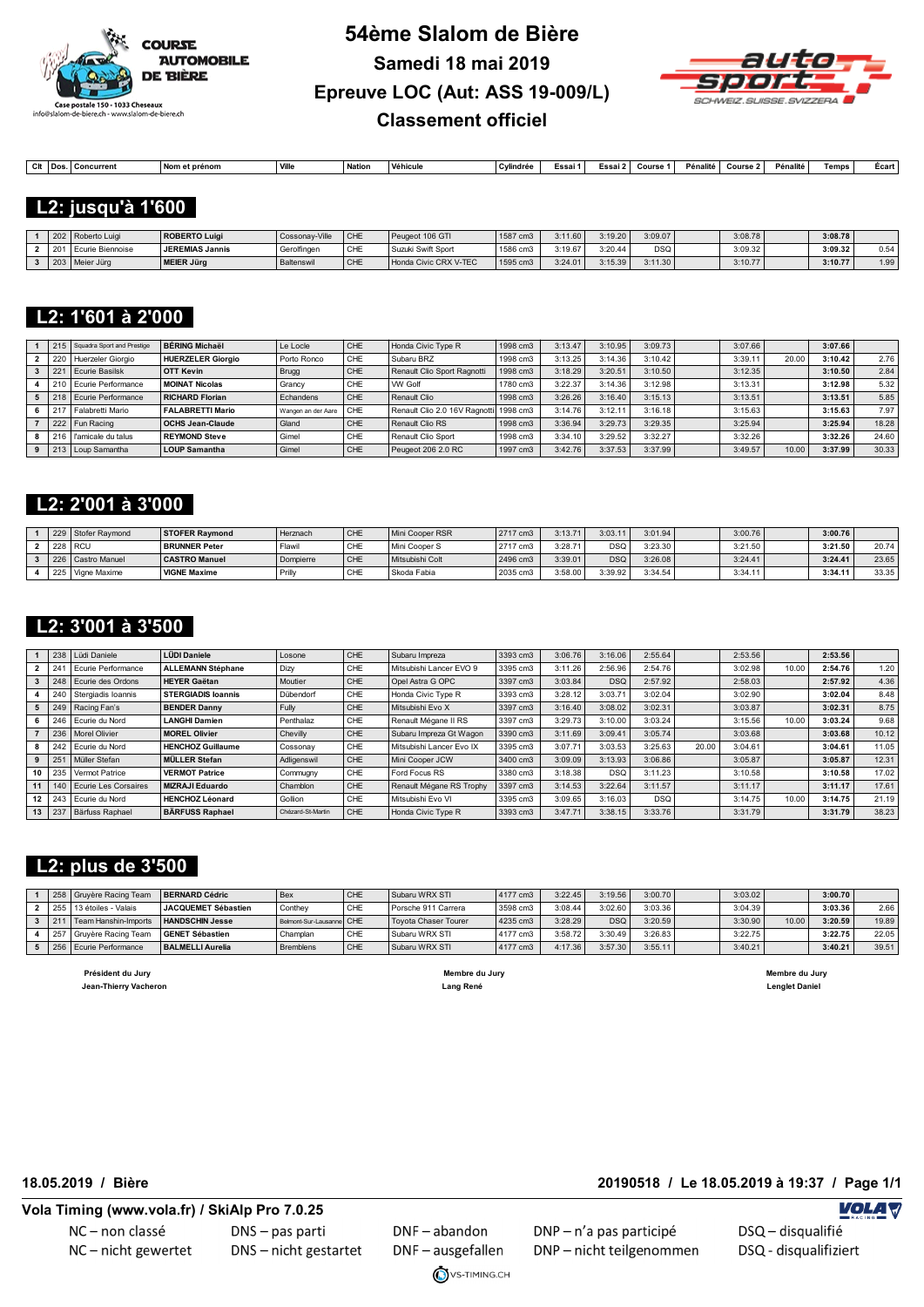



| $^{\sim}$<br>cπ | $\overline{\phantom{a}}$ | oncurrent | . Nor<br>et prénom | Ville | Nation | Véhicule | Cvlindrée | Essai ' | Essai. | Course | Pénalité | Cours | Pénalité | Temps | Ecar |
|-----------------|--------------------------|-----------|--------------------|-------|--------|----------|-----------|---------|--------|--------|----------|-------|----------|-------|------|
|                 |                          |           |                    |       |        |          |           |         |        |        |          |       |          |       |      |

#### **L3: jusqu'à 1'800**

|  | 300 Ecurie Performance    | ROULET Julien          | Ballens    | CHE              | WV Golf 1 16v      | 1780 cm3 | 3:01.62 | 2:58.72 | 2:58.16    | 3:07.20    | 10.00 | 2:58.16 |       |
|--|---------------------------|------------------------|------------|------------------|--------------------|----------|---------|---------|------------|------------|-------|---------|-------|
|  | 304   Fauler Meta         | <b>FAULER Meta</b>     | Stadel     | <sup>'</sup> CHE | WV Golf 1 GTI      | 1800 cm3 | 3:11.09 | 3:08.68 | 3:08.14    | 3:05.89    |       | 3:05.89 | 7.73  |
|  | 302 Racing Club Jurassien | <b>HOUMARD Jérémie</b> | Champoz    | CHE              | <b>WW</b> Golf     | 1781 cm3 | 3:15.94 | 3:04.37 | 3:07.26    | <b>DSQ</b> |       | 3:07.26 | 9.10  |
|  | 1303 Ecurie Performance   | <b>LEHMANN Eric</b>    | Epalinges  | CHE              | <b>VW Golf GTI</b> | 1781 cm3 | 3:12.94 | 3:18.81 | <b>DSQ</b> | 3:07.73    |       | 3:07.73 | 9.57  |
|  | All-In Racing Team        | <b>BRUNNER Patrice</b> | St-Cierges | CHE              | WW Golf 1          | 1781 cm3 | 3:33.48 | 3:29.13 | 3:26.60    | 3:24.03    |       | 3:24.03 | 25.87 |

#### **L3: plus de 1'800**

|  | 313 Team Rallye Top | SCHORNO Camillo         | Merlischachen | CHF        | <b>Ford Escort</b>     | 1993 cm3 | 3:21.03 | 3:12.92 | 3:09.92 | 3:11.68 | 3:09.92 |       |
|--|---------------------|-------------------------|---------------|------------|------------------------|----------|---------|---------|---------|---------|---------|-------|
|  | 312 Genton Pierre   | <b>GENTON Pierre</b>    | Aclens        | CHE        | Opel Kadett Coupe GT/E | 1978 cm3 | 3:14.44 | 3:17.07 | 3:12.14 | 3:10.95 | 3:10.95 | 1.03  |
|  | Veteran Car Club    | <b>BURI Jean-Pierre</b> | Cartigny      | <b>CHE</b> | Opel Kadett C GT/E     | 1977 cm3 | 3:22.10 | 3:31.05 | 3:20.60 | 3:19.83 | 3:19.83 | 9.91  |
|  | 310 Chappuis Pascal | <b>CHAPPUIS Pascal</b>  | Saint-Oyens   | CHE        | Opel Kadett City       | 1900 cm3 | 3:29.38 | 3:45.33 | 3:37.41 | 3:29.32 | 3:29.32 | 19.40 |
|  | 245 Vega-Missile    | MONACHON Maxime         | Vich          | <b>CHE</b> | Mitsubishi Starion     | 3395 cm3 | 3:47.12 | 3:50.81 | 4:40.39 | 3:33.00 | 3:33.00 | 23.08 |

 **Président du Jury Membre du Jury Membre du Jury Jean-Thierry Vacheron Lang René Lenglet Daniel** 

**18.05.2019 / Bière 20190518 / Le 18.05.2019 à 19:08 / Page 1/1**

NC-non classé NC-nicht gewertet DNS-pas parti DNS - nicht gestartet

DNF-abandon DNF-ausgefallen VS-TIMING.CH

DNP - n'a pas participé DNP-nicht teilgenommen

**VOLA V** DSQ - disqualifié

**VolaSoftControlPdf**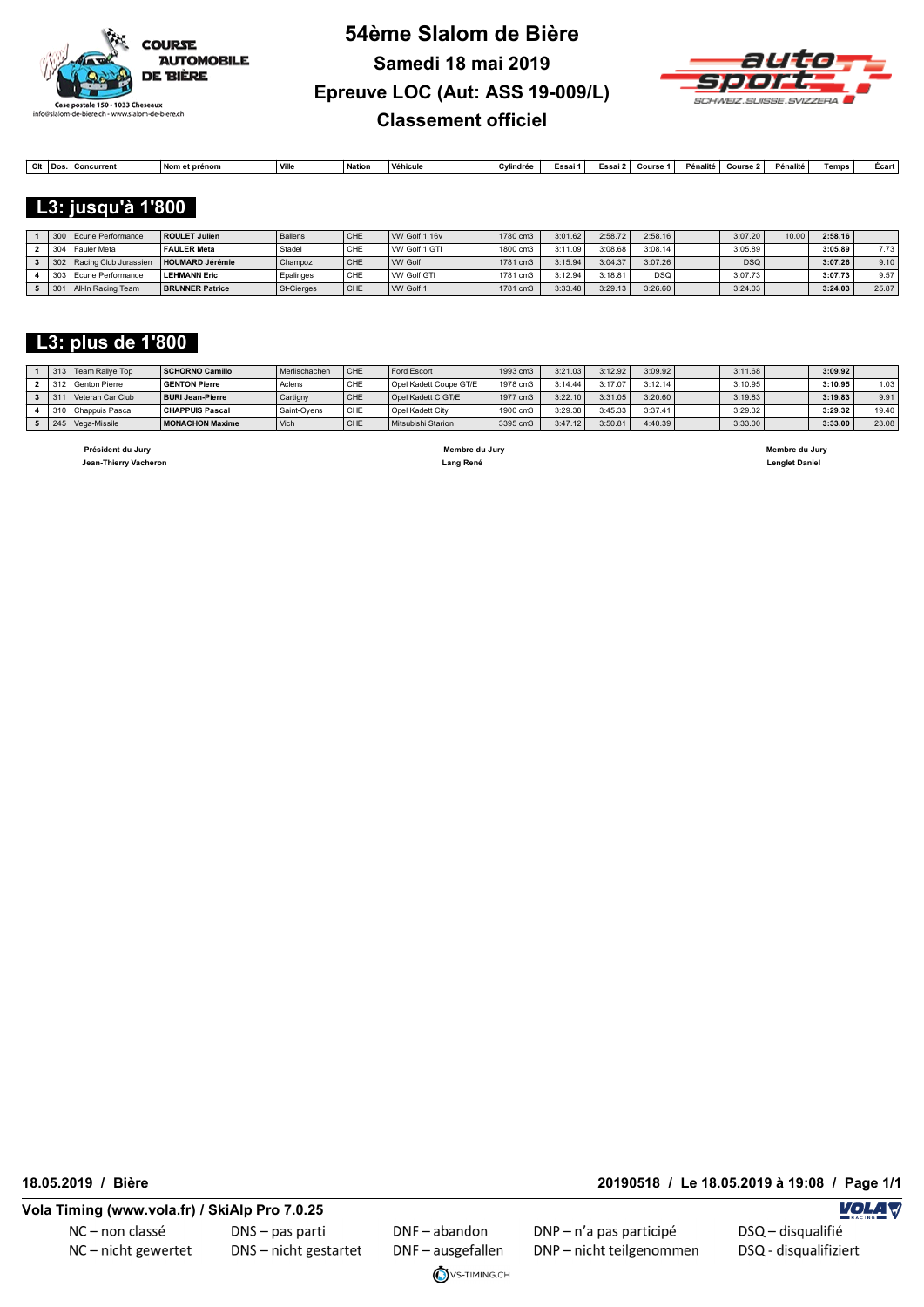



**Colt Dos.** Concurrent Nom et prénom Ville Nation Véhicule Cylindrée Essai 1 Essai 2 Course 1 Pénalité Course 2 Pénalité Temps Écart

#### **L4: jusqu'à 1'600**

|    |     | 410 Scuderia Taifyn  | <b>MONTANDON Vincent</b>   | La Chaux de Fonds | CHE | Caterham Superseven 1.6i      | 1596 cm3 | 3:25.58 | 3:05.38 | 3:07.04 |       | 3:04.48    |       | 3:04.48 |       |
|----|-----|----------------------|----------------------------|-------------------|-----|-------------------------------|----------|---------|---------|---------|-------|------------|-------|---------|-------|
|    |     | Squadra Rotberg      | <b>IGOR Rodella</b>        | Zwingen           | CHE | Suzuki Swift Sanerperformance | 1586 cm3 | 3:05.62 | 3:25.51 | 3:05.12 |       | 3:12.73    | 10.00 | 3:05.12 | 0.64  |
|    |     | Ecurie Performance   | <b>DUPUIS Raphael</b>      | Montricher        | CHE | Peugeot 106 GTI               | 1587 cm3 | 3:12.06 | 3:08.52 | 3:07.03 |       | <b>DNF</b> |       | 3:07.03 | 2.55  |
|    |     | Böniger Mario        | <b>BÖNIGER Mario</b>       | Erstfeld          | CHE | Honda CRX VTEC                | 1595 cm3 | 3:15.40 | 3:14.03 | 3:10.34 |       | 3:09.82    |       | 3:09.82 | 5.34  |
|    | 406 | Ulrich Rene          | <b>ULRICH Rene</b>         | Steinen           | CHE | Honda CRX VTEC                | 1595 cm3 | 3:23.85 | 3:18.97 | 3:17.76 |       | 3:27.42    | 10.00 | 3:17.76 | 13.28 |
|    |     | 404 Mike Truffer     | <b>TRUFFER Mike</b>        | Susten            | CHE | Mazda MX5                     | 1593 cm3 | 3:19.57 | 3:15.67 | 3:18.53 |       | 3:17.99    |       | 3:17.99 | 13.51 |
|    | 407 | Hüther Dario         | <b>HÜTHER Dario</b>        | Steinebrunn       | CHE | Honda CRX                     | 1595 cm3 | 3:29.74 | 3:28.87 | 3:48.26 | 10.00 | 3:20.85    |       | 3:20.85 | 16.37 |
|    | 200 | Berthoud Ludovic     | <b>BERTHOUD Ludovic</b>    | Vandoeuvres       | CHE | Tovota Mr2 Aw11               | 1586 cm3 | 3:38.35 | 3:27.99 | 3:45.22 | 20.00 | 3:26.38    |       | 3:26.38 | 21.90 |
|    |     | MST-Zentralschweiz   | <b>HÄNGGI Ramon</b>        | Nunningen         | CHE | Citroën Saxo VTS              | 1587 cm3 | 3:34.59 | 3:31.44 | 3:30.23 |       | 3:28.25    |       | 3:28.25 | 23.77 |
| 10 |     | Schaffner Guillaume  | <b>SCHAFFNER Guillaume</b> | Sainte-Croix      | CHF | Honda Civic                   | 1595 cm3 | 3:42.20 | 3:31.79 | 3:30.45 |       | 3:45.74    | 20.00 | 3:30.45 | 25.97 |
| 11 | 204 | Team Hanshin-Imports | <b>LÉGERET Mael</b>        | Forel             | CHE | Mazda MX5 1.6                 | 1598 cm3 | 3:42.89 | 3:35.47 | 3:32.43 |       | 3:31.57    |       | 3:31.57 | 27.09 |

#### **L4: 1'601 à 1'800**

|    |                       | 424 Menegon Aldo         | <b>MENEGON Aldo</b>        | Untervaz          | CHE | Caterham Seven 1.8VVC | 1796 cm3 | 3:01.22    | 2:54.54    | 2:54.25    | 2:52.38 | 2:52.38 |       |
|----|-----------------------|--------------------------|----------------------------|-------------------|-----|-----------------------|----------|------------|------------|------------|---------|---------|-------|
|    | 1417                  | Ecurie Les Corsaires     | <b>DAMOND Laurent</b>      | Lutrv             | CHE | Lotus Elise 111r      | 1796 cm3 | 3:07.94    | 3:05.64    | 3:04.89    | 3:04.78 | 3:04.78 | 12.40 |
|    |                       | 423 Ecurie La Meute      | <b>MORA Olivier</b>        | Cologny           | CHE | Lotus Exige           | 1796 cm3 | 3:07.73    | 3:03.12    | <b>DSQ</b> | 3:08.00 | 3:08.00 | 15.62 |
|    |                       | 425 Pache Marius         | <b>PACHE Marius</b>        | Villaz-St-Pierre  | CHE | Lotus Exige           | 1798 cm3 | 3:19.37    | 3:13.99    | 3:13.09    | 3:11.82 | 3:11.82 | 19.44 |
|    | $5 \mid 418 \mid ACS$ |                          | <b>CLAUDE Jean-Bernard</b> | La Chaux-De-Fonds | CHF | <b>Lotus Elise</b>    | 1796 cm3 | 3:12.14    | 3:33.08    | 3:12.47    | 3:13.57 | 3:12.47 | 20.09 |
|    |                       | 415 Ecurie Performance   | <b>MONNET Axel</b>         | Grancy            | CHE | <b>VW Golf</b>        | 1780 cm3 | <b>DNF</b> | 3:29.03    | 3:13.89    | 3:16.80 | 3:13.89 | 21.51 |
|    |                       | 422 Ecurie Basilisk      | <b>SUHR Reiner</b>         | Basel             | CHE | Lotus Exige MK1       | 1796 cm3 | 3:16.19    | <b>DSQ</b> | 3:18.33    | 3:14.76 | 3:14.76 | 22.38 |
|    |                       | 420   Ricci Lucien       | <b>RICCI Lucien</b>        | Lignières         | CHE | Lotus Elise           | 1796 cm3 | 3:25.32    | 3:15.82    | 3:15.31    | 3:16.70 | 3:15.31 | 22.93 |
|    |                       | 426   Cortese Matteo     | <b>CORTESE Matteo</b>      | Monthey           | CHE | Toyota Mr2            | 1800 cm3 | 3:27.69    | 3:21.70    | 3:22.21    | 3:16.90 | 3:16.90 | 24.52 |
| 10 |                       | 416   Miglierina Edoardo | <b>MIGLIERINA Edoardo</b>  | Nidau             | CHE | Lotus Elise           | 1796 cm3 | 3:18.52    | 3:18.64    | 3:18.99    | 3:20.44 | 3:18.99 | 26.61 |
|    | 11   419 $ACS$        |                          | <b>CLAUDE Joanna</b>       | La Chaux-De-Fonds | CHE | <b>Lotus Elise</b>    | 1796 cm3 | 3:41.93    | 3:39.14    | 3:38.12    | 3:34.64 | 3:34.64 | 42.26 |

#### **L4: 1'801 à 2'000**

|     | 435 Ecurie du Nord     | <b>CARNEIRO Filipe</b>  | Yverdon-Les-Bains   | CHF | Renault Clio         | 1998 cm3 | 3:08.82 | 3:23.95    | 3:02.52    |       | 3:17.94    | 10.00 | 3:02.52 |       |
|-----|------------------------|-------------------------|---------------------|-----|----------------------|----------|---------|------------|------------|-------|------------|-------|---------|-------|
|     | 430 RCU                | <b>BOOS Daniel</b>      | Bertschikon         | CHE | Mazda MX-5 EVO       | 1840 cm3 | 3:17.19 | 3:09.27    | 3:08.62    |       | 3:08.99    |       | 3:08.62 | 6.10  |
|     | 432 Ecurie Performance | <b>TARDY Gil</b>        | Chevilly            | CHE | Renault Mégane coupé | 1998 cm3 | 3:10.53 | 3:09.47    | 3:09.45    |       | <b>DNF</b> |       | 3:09.45 | 6.93  |
|     | Ducommun Mickaël       | <b>DUCOMMUN Mickaël</b> | Les Ponts-De-Martel | CHE | Renault Clio 2.0 RS  | 1998 cm3 | 3:22.34 | <b>DSC</b> | 3:21.34    | 10.00 | 3:10.13    |       | 3:10.13 | 7.61  |
|     | Fahrni Steve           | <b>FAHRNI Steve</b>     | <b>Boussens</b>     | CHE | Opel Kadett C GT/E   | 1978 cm3 | 3:15.31 | 3:13.52    | <b>DSQ</b> |       | 3:13.32    |       | 3:13.32 | 10.80 |
| 434 | Betschart Roman        | <b>BETSCHART Roman</b>  | Muotathal           | CHE | Renault Clio         | 1998 cm3 | 3:20.96 | 3:16.23    | 3:25.05    | 10.00 | 3:13.82    |       | 3:13.82 | 11.30 |

#### **L4: 2'001 à 3'000**

|  | Ecurie La Meute            | MONNAY Julien          | Aïre         | CHE        | Caterham Seven CSR 200 | 2261 cm3 | 3:05.52     | 2:58.28    | 3:09.32 | 10.00 | 3:00.90 | 3:00.90 |        |
|--|----------------------------|------------------------|--------------|------------|------------------------|----------|-------------|------------|---------|-------|---------|---------|--------|
|  | . 443   Ecurie performance | <b>BAUMBERGER Gael</b> | Pampigny     | CHE        | Opel Corsa D 16T OPC   | 2717 cm3 | 3:09.70     | 3:16.21    | 3:06.60 |       | 3:05.50 | 3:05.50 | 4.60   |
|  | I Urban Patrice            | <b>URBAN Patrice</b>   | Seewen       | CHE        | <b>BMW 123d</b>        | 2993 cm3 | $3:13.57$ . | <b>DSC</b> | 3:08.07 |       | 3:07.12 | 3:07.12 | 6.22   |
|  | 2 Ecurie Biennoise         | <b>DEVAUX Michel</b>   | Biel         | <b>CHE</b> | BMW 323ti Compact      | 2494 cm3 | 3:14.06     | 3:21.64    | 3:21.85 | 10.00 | 3:12.93 | 3:12.93 | 12.03  |
|  | 440 Ecurie Performance     | <b>BLULLE Jacques</b>  | Saint-Livres | <b>CHE</b> | WV Polo G40            | 2162 cm3 | 3:16.55     | 3:14.85    | 3:21.81 |       | 3:17.02 | 3:17.02 | 16.121 |

#### **L4: 3'001 à 3'500**

|                 |                 | Ecurie Performance     | <b>SCHOPFER Vincent</b>     | Senarclens       | CHE | Mitsubishi Lancer EVO 9 | 3395 cm3 | 2:50.42 | 3:00.19    | 2:50.96 | 2:58.51 | 10.00 | 2:50.96 |       |
|-----------------|-----------------|------------------------|-----------------------------|------------------|-----|-------------------------|----------|---------|------------|---------|---------|-------|---------|-------|
|                 | 453             | Ecurie Performance     | <b>DONDEYNAZ Michel</b>     | Yens             | CHE | BMW M3                  | 3201 cm3 | 2:55.49 | 3:03.99    | 2:55.03 | 3:04.82 | 10.00 | 2:55.03 | 4.07  |
|                 | 457             | Mantadakis losif       | <b>MANTADAKIS losif</b>     | Kloten           | CHE | Renault Mégane RS 265   | 3397 cm3 | 2:58.09 | 2:58.18    | 2:56.68 | 2:57.29 |       | 2:56.68 | 5.72  |
|                 | 454             | Palermo Remo           | <b>PALERMO Remo</b>         | Boussens         | CHE | BMW M3                  | 3246 cm3 | 3:07.34 | 3:38.73    | 2:56.87 | 3:06.12 | 10.00 | 2:56.87 | 5.91  |
|                 | 247             | Genton Denis           | <b>GENTON Denis</b>         | Apples           | CHE | Renault Megane          | 3397 cm3 | 3:01.41 | 2:55.30    | 2:58.03 | 3:06.40 | 10.00 | 2:58.03 | 7.07  |
|                 |                 | 459 RCU                | <b>MEIER Tobias</b>         | Ebnat-Kappel     | CHE | Opel Astra              | 3397 cm3 | 3:06.85 | 3:01.97    | 3:01.54 | 3:01.25 |       | 3:01.25 | 10.29 |
|                 | 45 <sup>′</sup> | Gruyère Racing Team    | YERLY Frédéric              | Vordemwald       | CHE | Alpine A110 1800 Turbo  | 3060 cm3 | 3:09.83 | 3:06.06    | 3:04.46 | 3:03.16 |       | 3:03.16 | 12.20 |
|                 | 460             | Marechal Christophe    | <b>MARECHAL Christophe</b>  | Gimel            | CHE | Renault Mégane R26R     | 3397 cm3 | 3:11.62 | <b>DNS</b> | 3:06.28 | 3:05.44 |       | 3:05.44 | 14.48 |
|                 |                 | 458 Deniz Ugur         | <b>DENIZ Ugur</b>           | Zürich           | CHE | Renault Megane RS 275   | 3397 cm3 | 3:21.20 | 3:15.04    | 3:13.56 | 3:14.23 |       | 3:13.56 | 22.60 |
| 10 <sub>1</sub> | 450             | Ecurie Sporting Romont | <b>CORMINBOEUF Philippe</b> | Estavaver-Le-Lac | CHE | Lotus Exige S           | 3053 cm3 | 3:15.79 | 3:23.00    | 3:13.72 | 3:16.07 | 10.00 | 3:13.72 | 22.76 |
| 11 <sup>1</sup> | 456             | Ecurie Performance     | <b>BLANC Claude-Alain</b>   | Montricher       | CHE | Mitsubishi Lancer EVO   | 3397 cm3 | 3:13.77 | 3:24.35    | 3:20.26 | 3:15.21 |       | 3:15.21 | 24.25 |

**18.05.2019 / Bière 20190518 / Le 18.05.2019 à 19:09 / Page 1/2**

#### **Vola Timing (www.vola.fr) / SkiAlp Pro 7.0.25**

NC-non classé NC-nicht gewertet DNS - pas parti DNS - nicht gestartet

DNF-abandon DNF-ausgefallen VS-TIMING.CH DNP - n'a pas participé DNP-nicht teilgenommen

**VOLA V**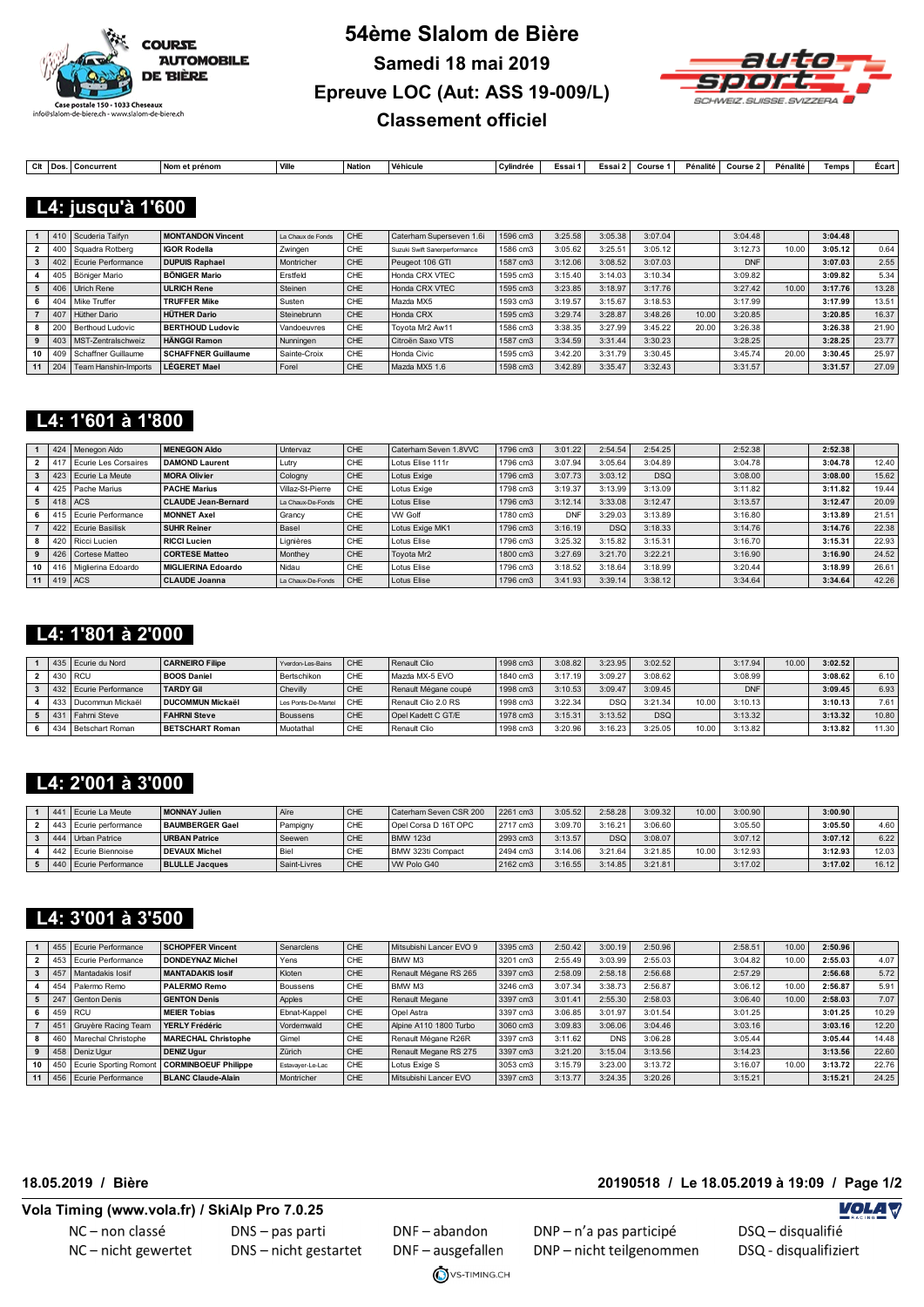



| $\sim$<br>Ψκ | <b>IDos</b> | ີ≏ncurrent<br>. conn | Nom e<br>∿t prénom | <sup>1</sup> Ville | <b>Nation</b> | Véhicule | . ^vlindráe∩<br>ww | ∠ssai ?⊹ | Course | Pénalité | Course | Pénalité | Temps | Ecart |
|--------------|-------------|----------------------|--------------------|--------------------|---------------|----------|--------------------|----------|--------|----------|--------|----------|-------|-------|

#### **L4: 3'501 à 4'000**

|     | 467   Müller Bruno | <b>MÜLLER Bruno</b>   | Langnau                 | CHE | Porsche GT3        | $13998$ cm3 | 2:55.87 | 2:54.57 | 2:57.88 |       | 2:54.04 | 2:54.04 |       |
|-----|--------------------|-----------------------|-------------------------|-----|--------------------|-------------|---------|---------|---------|-------|---------|---------|-------|
| 466 | Kinkel Peter       | <b>KINKEL Peter</b>   | 7 <sub>k</sub><br>Au ZH | CHE | Porsche Cavman GT4 | 3800 cm3    | 3:07.22 | 3:04.98 | 3:22.62 |       | 3:07.17 | 3:07.17 | 13.13 |
| 465 | Thierry Besson     | <b>BESSON Thierry</b> | <b>Epauthevres</b>      | CHE | Porsche 997 4S     | 3800 cm3    | 3:17.77 | 3:13.19 | 3:31.35 | 20.00 | 3:13.15 | 3:13.15 | 19.11 |

#### **L4: plus de 4'000**

|    | 474      | Cuany François          | <b>CUANY François</b>       | Mont-Sur-Rolle       | CHE        | Lotus Exige V6 Cup     | 5875 cm3 | 2:52.94 | 2:47.76    | 2:46.48    |       | 2:45.00    |       | 2:45.00 |       |
|----|----------|-------------------------|-----------------------------|----------------------|------------|------------------------|----------|---------|------------|------------|-------|------------|-------|---------|-------|
| 2  | 478      | Squadra Lido            | <b>WINTSCH Dino</b>         | Hombrechtikon        | CHE        | Lotus Exige            | 5950 cm3 | 2:50.92 | 2:56.42    | 2:47.41    |       | 2:45.93    |       | 2:45.93 | 0.93  |
| 3  | 477      | Sieber Norbert          | <b>SIEBER Norbert</b>       | Widnau               | <b>CHE</b> | Lotus Exige LW         | 5875 cm3 | 2:54.16 | 2:52.06    | 3:09.86    | 20.00 | 2:52.01    |       | 2:52.01 | 7.01  |
|    | 483      | Egger Patrick           | <b>EGGER Patrick</b>        | Oberuzwil            | CHE        | Lotus Exige S          | 5875 cm3 | 2:56.93 | 3:04.76    | 3:05.37    | 10.00 | 2:53.98    |       | 2:53.98 | 8.98  |
| 5  | 479      | Künzler Grea            | <b>KÜNZLER Grea</b>         | <b>Binz</b>          | CHE        | Lotus Evora 410 Sport  | 5950 cm3 | 2:56.52 | <b>DSQ</b> | 2:55.00    |       | 3:04.27    | 10.00 | 2:55.00 | 10.00 |
|    | 480      | Piccinato Giuliano      | <b>PICCINATO Giuliano</b>   | Bättwil              | CHE        | Lotus Evora            | 5950 cm3 | 2:58.01 | 2:54.12    | 3:04.75    | 10.00 | 2:55.33    |       | 2:55.33 | 10.33 |
|    | 475      | <b>Strim Daniel</b>     | <b>STRIM Daniel</b>         | Widnau               | <b>CHE</b> | Lotus Exige 430 Cup    | 5875 cm3 | 3:04.07 | 3:09.38    | 2:58.77    |       | 2:55.41    |       | 2:55.41 | 10.41 |
| 8  | 484      | Sieber Reto             | <b>SIEBER Reto</b>          | Widnau               | CHE        | Lotus Exige Sport 380  | 5880 cm3 | 3:01.03 | 2:57.63    | 2:56.40    |       | 3:06.84    | 10.00 | 2:56.40 | 11.40 |
| 9  | 485      | <b>Berchtold Benno</b>  | <b>BERCHTOLD Benno</b>      | Rotkreuz             | <b>CHE</b> | Lotus Exige V6 Cup     | 5950 cm3 | 2:57.34 | 2:56.93    | 2:57.12    |       | 2:57.00    |       | 2:57.00 | 12.00 |
| 10 | 481      | <b>Steinmann Daniel</b> | <b>STEINMANN Daniel</b>     | Zürich               | CHE        | Lotus Exige 360 Cup    | 5875 cm3 | 3:12.56 | 3:01.91    | 3:10.06    | 10.00 | 2:59.04    |       | 2:59.04 | 14.04 |
| 11 | 487      | Ecurie Basilisk         | <b>ZÜRCHER Roberto</b>      | Bättwil              | <b>CHE</b> | Lotus Exige V6         | 5950 cm3 | 3:01.44 | 3:01.79    | 2:59.15    |       | 2:59.32    |       | 2:59.15 | 14.15 |
| 12 | 486      | Nüssli Christian        | NÜSSLI Christian            | Ebnat-Kappel         | CHE        | Lotus Exige V6 350 Cup | 5950 cm3 | 3:05.35 | <b>DSQ</b> | 3:02.28    |       | <b>DNF</b> |       | 3:02.28 | 17.28 |
| 13 | 473      | Rubbi Michel            | <b>RUBBI Michel</b>         | Gals                 | <b>CHE</b> | Lotus Exige V6 Cup     | 5875 cm3 | 3:12.63 | 3:07.27    | 3:04.11    |       | 3:02.75    |       | 3:02.75 | 17.75 |
| 14 | 482      | Egger Fabian            | <b>EGGER Fabian</b>         | Flawil               | CHE        | Lotus Exige S          | 5875 cm3 | 2:59.19 | 2:56.76    | 3:06.07    | 10.00 | 3:06.39    | 10.00 | 3:06.07 | 21.07 |
| 15 | 472      | Martin Jean Philippe    | <b>MARTIN Jean Philippe</b> | <b>Villars Bozon</b> | <b>CHE</b> | BMW M2                 | 5097 cm3 | 3:10.30 | 3:07.29    | <b>DSQ</b> |       | 3:06.84    |       | 3:06.84 | 21.84 |
|    |          | 16 476 Wiese Heinz      | <b>WIESE Heinz</b>          | Zug                  | CHE        | Lotus Evora 410 Sport  | 5875 cm3 | 3:13.38 | 3:12.34    | 3:07.03    |       | 3:11.89    |       | 3:07.03 | 22.03 |
|    | 17   471 | Mouche Fabrice          | <b>MOUCHE Fabrice</b>       | Bonfol               | CHE        | BMW 1M Coupé           | 5064 cm3 | 3:07.97 | 3:06.76    | 3:12.70    | 10.00 | 3:18.35    | 10.00 | 3:12.70 | 27.70 |
|    |          |                         |                             |                      |            |                        |          |         |            |            |       |            |       |         |       |

 **Président du Jury Membre du Jury Membre du Jury**

 **Jean-Thierry Vacheron Lang René Lenglet Daniel** 

**18.05.2019 / Bière 20190518 / Le 18.05.2019 à 19:09 / Page 2/2**

NC-non classé NC-nicht gewertet DNS - pas parti DNS - nicht gestartet

DNF-abandon DNF-ausgefallen VS-TIMING.CH DNP - n'a pas participé DNP-nicht teilgenommen **VOLA V**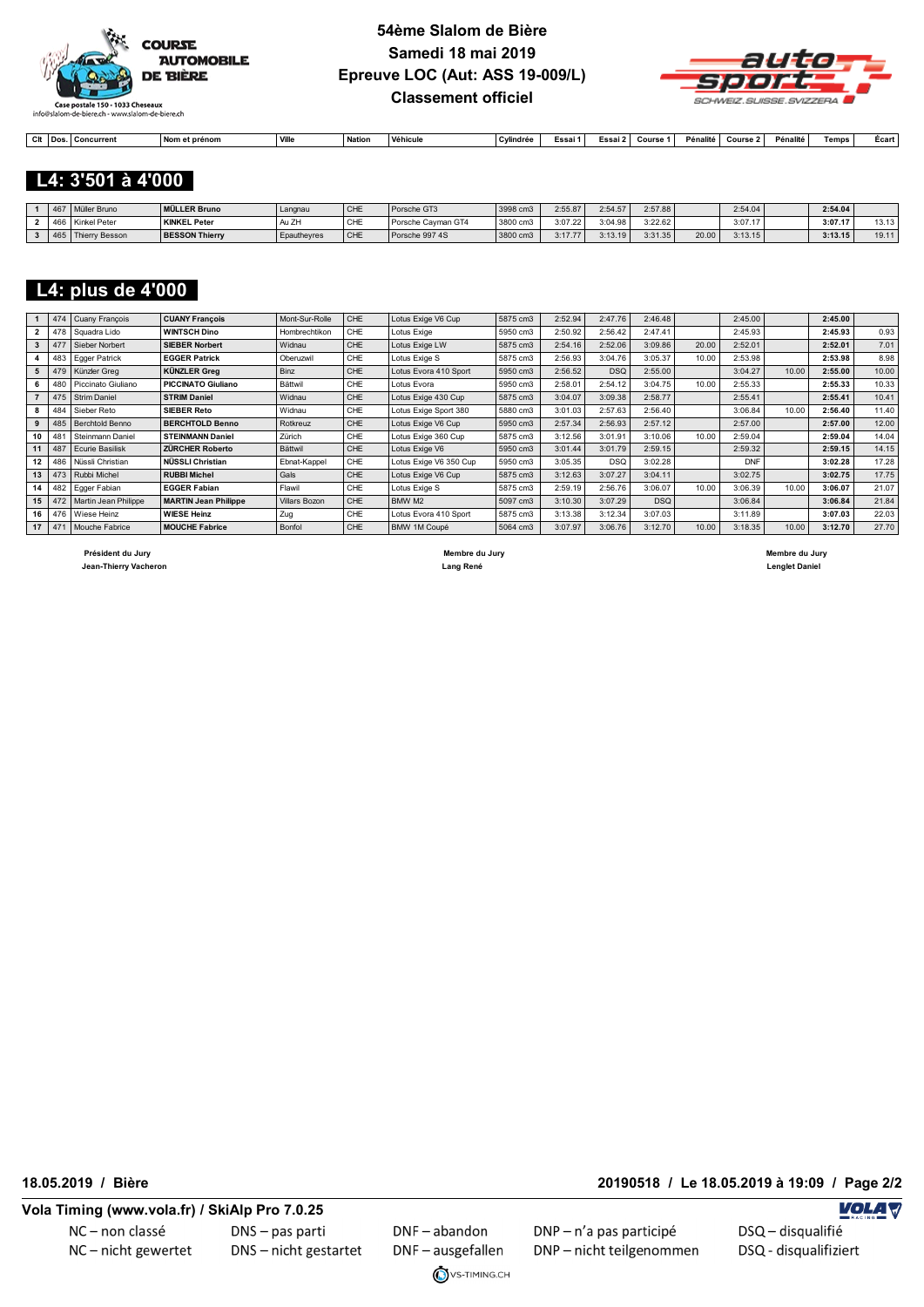



| $\sim$<br> | l Dos | <b>Concurrent</b> | Nom<br>ı et prénom | <b>Vill</b> | Nation. | Véhicule | Cylindrée | Essa | Essai? | Course | . Pénalit⁄ | Course | Pénalité | Temps | E<br>≂сап |
|------------|-------|-------------------|--------------------|-------------|---------|----------|-----------|------|--------|--------|------------|--------|----------|-------|-----------|

#### **Suzuki Swiss Racing Cup**

| $\mathbf{1}$   | 515 | Muzzarelli Marcel        | <b>MUZZARELLI Marcel</b>     | Riedt B. Erlen    | CHE        | Suzuki Swift Sport                  | 2334 cm3 | 3:08.49 | 3:05.35    | 3:06.69 |       | 3:05.58    |       | 3:05.58 |       |
|----------------|-----|--------------------------|------------------------------|-------------------|------------|-------------------------------------|----------|---------|------------|---------|-------|------------|-------|---------|-------|
| 2              | 505 | Eggenberger Fabian       | <b>EGGENBERGER Fabian</b>    | Zürich            | CHE        | Suzuki Swift Sport                  | 2334 cm3 | 3:18.79 | 3:15.56    | 3:07.61 |       | 3:05.70    |       | 3:05.70 | 0.12  |
| 3              | 510 | Fehr Sandro              | <b>FEHR Sandro</b>           | Rorschacherberg   | CHE        | Suzuki Swift Sport                  | 2334 cm3 | 3:09.28 | 3:19.04    | 3:09.38 |       | 3:07.08    |       | 3:07.08 | 1.50  |
| 4              | 509 | Schneider Simeon         | <b>SCHNEIDER Simeon</b>      | Wildberg          | CHE        | Suzuki Swift Sport                  | 2334 cm3 | 3:07.81 | 3:17.78    | 3:08.06 |       | 3:07.32    |       | 3:07.32 | 1.74  |
| 5              | 517 | Zimmermann Christian     | <b>ZIMMERMANN Christian</b>  | Näfels            | CHE        | Suzuki Swift Sport                  | 2334 cm3 | 3:22.64 | 3:27.42    | 3:09.56 |       | 3:18.48    | 10.00 | 3:09.56 | 3.98  |
| 6              | 527 | Debrunner Jean-Claude    | <b>DEBRUNNER Jean-Claude</b> | Lachen            | CHE        | Suzuki Swift Sport                  | 2334 cm3 | 3:15.20 | 3:12.71    | 3:10.28 |       | 3:09.94    |       | 3:09.94 | 4.36  |
| $\overline{7}$ | 520 | <b>Schneider Daniel</b>  | <b>SCHNEIDER Daniel</b>      | Galgenen          | CHE        | Suzuki Swift Sport                  | 2334 cm3 | 3:12.36 | 3:10.13    | 3:13.00 |       | 3:10.26    |       | 3:10.26 | 4.68  |
| 8              | 536 | Ecurie Basilisk          | <b>DENZER Gilbert</b>        | Gelterkinden      | CHE        | Suzuki Swift SanerPerformance       | 2334 cm3 | 3:13.99 | 3:11.19    | 3:11.20 |       | 3:10.27    |       | 3:10.27 | 4.69  |
| 9              | 511 | Graf Roland              | <b>GRAF Roland</b>           | Brunnadern        | CHE        | Suzuki Swift Sport                  | 2334 cm3 | 3:11.68 | 3:10.90    | 3:10.31 |       | 3:11.80    |       | 3:10.31 | 4.73  |
| 10             | 508 | Autorama AG              | <b>HENGGELER Ralf</b>        | Unterägeri        | CHE        | Suzuki Swift Sport MR3              | 2334 cm3 | 3:14.99 | 3:11.46    | 3:10.38 |       | 3:19.49    | 10.00 | 3:10.38 | 4.80  |
| 11             | 526 | Diethelm Mario           | <b>DIETHELM Mario</b>        | Siebnen           | CHE        | Suzuki Swift Sport                  | 2334 cm3 | 3:15.18 | 3:13.01    | 3:11.57 |       | 3:11.48    |       | 3:11.48 | 5.90  |
| 12             | 512 | <b>Team Tremp</b>        | <b>TREMP Rolf</b>            | Ebnat-Kappel      | CHE        | Suzuki Swift Sport 1,4T             | 2334 cm3 | 3:15.51 | DSQ        | 3:13.31 |       | 3:11.62    |       | 3:11.62 | 6.04  |
| 13             | 518 | <b>Ullrich Alexander</b> | <b>ULLRICH Alexander</b>     | Glarus            | <b>CHE</b> | Suzuki Swift Sport                  | 2334 cm3 | 3:21.14 | 3:13.59    | 3:13.56 |       | 3:11.67    |       | 3:11.67 | 6.09  |
| 14             | 500 | <b>Bleiker Bruno</b>     | <b>BLEIKER Bruno</b>         | Bütschwil         | CHE        | Suzuki Swift Sport                  | 2334 cm3 | 3:11.54 | 3:21.24    | 3:13.01 |       | 3:12.30    |       | 3:12.30 | 6.72  |
| 15             | 539 | Spörri Michael           | SPÖRRI Michael               | Würenlos          | CHE        | Suzuki Swift                        | 2334 cm3 | 3:16.99 | 3:22.64    | 3:16.21 |       | 3:12.83    |       | 3:12.83 | 7.25  |
| 16             | 534 | <b>Schmidlin Tobias</b>  | <b>SCHMIDLIN Tobias</b>      | Wahlen            | CHE        | Suzuki Swift Sport SanerPerformance | 2334 cm3 | 3:15.56 | 3:22.61    | 3:36.31 | 20.00 | 3:13.66    |       | 3:13.66 | 8.08  |
| 17             | 540 | Leiber Heiko             | <b>LEIBER Heiko</b>          | Dachsen           | CHE        | Suzuki Swift Sport                  | 2334 cm3 | 3:14.26 | <b>DSQ</b> | 3:13.72 |       | 3:22.57    | 10.00 | 3:13.72 | 8.14  |
| 18             | 503 | Andres Markus            | <b>ANDRES Markus</b>         | Aeugst A.a.       | CHE        | Suzuki Swift Sport                  | 2334 cm3 | 3:22.73 | 3:17.90    | 3:15.62 |       | 3:13.76    |       | 3:13.76 | 8.18  |
| 19             | 528 | Equipe Bernoise          | <b>AMMANN Joesi</b>          | Küssnacht Am Rigi | CHE        | Suzuki Swift Sport                  | 2334 cm3 | 3:18.02 | 3:24.07    | 3:15.08 |       | 3:13.78    |       | 3:13.78 | 8.20  |
| 20             | 502 | Ecurie Basilisk          | <b>SANER Andreas</b>         | Röschenz          | CHE        | Suzuki Swift SanerPerformance       | 2334 cm3 | 3:15.20 | 3:13.52    | 3:15.08 |       | 3:13.91    |       | 3:13.91 | 8.33  |
| 21             | 521 | Mete Michele             | <b>METE Michele</b>          | Pedrinate         | CHE        | Suzuki Swift                        | 2334 cm3 | 3:21.20 | 3:17.00    | 3:24.33 | 10.00 | 3:14.42    |       | 3:14.42 | 8.84  |
| 22             | 506 | Scuderia Taifyn          | <b>GROSJEAN Julien</b>       | Dombresson        | CHE        | Suzuki Swift Sport                  | 2334 cm3 | 3:19.83 | 3:15.53    | 3:14.69 |       | 3:15.28    |       | 3:14.69 | 9.11  |
| 23             | 519 | <b>Tscholl Flurin</b>    | <b>TSCHOLL Flurin</b>        | Riedern           | <b>CHE</b> | Suzuki Swift Sport                  | 2334 cm3 | 3:24.46 | 3:18.20    | 3:15.73 |       | 3:14.94    |       | 3:14.94 | 9.36  |
| 24             | 523 | Kunz Claudio             | <b>KUNZ Claudio</b>          | Zweisimmen        | CHE        | Suzuki Swift                        | 2334 cm3 | 3:21.76 | 3:17.61    | 3:16.94 |       | 3:15.47    |       | 3:15.47 | 9.89  |
| 25             | 542 | <b>Trudel Cyril</b>      | <b>TRUDEL Cyril</b>          | Uetikon Am See    | CHE        | Suzuki Swift                        | 2334 cm3 | 3:17.76 | 3:15.45    | 3:15.55 |       | 3:15.66    |       | 3:15.55 | 9.97  |
| 26             | 538 | Andermatt Kurt           | <b>ANDERMATT Kurt</b>        | Cham              | CHE        | Suzuki Swift Sport                  | 2334 cm3 | 3:19.57 | 3:15.07    | 3:15.71 |       | 3:15.89    |       | 3:15.71 | 10.13 |
| 27             | 535 | <b>Bleiker Pascal</b>    | <b>BLEIKER Pascal</b>        | Wattwil           | CHE        | Suzuki Swift Sport 1.4 T            | 2334 cm3 | 3:22.18 | 3:20.87    | 3:16.56 |       | 3:15.88    |       | 3:15.88 | 10.30 |
| 28             | 524 | De Francesco Claudio     | <b>DE FRANCESCO Claudio</b>  | Pfäffikon Zh      | CHE        | Suzuki Swift Sport                  | 2334 cm3 | 3:19.85 | 3:16.69    | 3:16.53 |       | <b>DSQ</b> |       | 3:16.53 | 10.95 |
| 29             | 504 | Mühlenthaler Alexandra   | <b>MÜHLETHALER Alexandra</b> | Seengen           | CHE        | Suzuki Swift Sport                  | 2334 cm3 | 3:17.36 | 3:48.29    | 3:25.40 | 10.00 | 3:17.37    |       | 3:17.37 | 11.79 |
| 30             | 522 | Armenante Pasquale       | <b>ARMENANTE Pasquale</b>    | <b>Mollis</b>     | CHE        | Suzuki Swift Sport                  | 2334 cm3 | 3:25.41 | <b>DSQ</b> | 3:29.42 | 10.00 | 3:19.10    |       | 3:19.10 | 13.52 |
| 31             | 537 | <b>Ecurie Basilisk</b>   | <b>PLATTNER Rolf</b>         | Münchenstein      | <b>CHE</b> | Suzuki Sport                        | 2334 cm3 | 3:27.39 | 3:20.86    | 3:19.21 |       | 3:20.37    |       | 3:19.21 | 13.63 |
| 32             | 516 | Agresta Maurizio         | <b>AGRESTA Maurizio</b>      | Steinhausen       | CHE        | Suzuki Swift Sport 1.4T             | 2334 cm3 | 3:37.33 | 4:01.46    | 3:19.78 |       | 3:26.48    | 10.00 | 3:19.78 | 14.20 |
| 33             | 533 | Glaus Christof           | <b>GLAUS Christof</b>        | Seftigen          | CHE        | Suzuki Swift Sport                  | 2334 cm3 | 3:24.94 | <b>DSQ</b> | 3:27.88 | 10.00 | 3:19.92    |       | 3:19.92 | 14.34 |
| 34             | 507 | Coastracing              | <b>BRÄNDLI Bruno</b>         | Stäfa             | CHE        | Suzuki Swift                        | 2334 cm3 | 3:26.12 | 3:22.34    | 3:21.38 |       | 3:20.00    |       | 3:20.00 | 14.42 |
| 35             | 525 | <b>RCU</b>               | <b>JUCKER Jürg</b>           | Bauma             | CHE        | Suzuki Swift Sport                  | 2334 cm3 | 3:13.83 | 3:27.80    | 3:20.85 | 10.00 | 3:23.79    | 10.00 | 3:20.85 | 15.27 |
| 36             | 514 | Barbara Baeriswyl        | <b>BAERISWYL Barbara</b>     | Seengen           | CHE        | Suzuki Swift Sport                  | 2334 cm3 | 3:26.91 | 3:23.62    | 3:23.24 |       | 3:21.69    |       | 3:21.69 | 16.11 |
| 37             | 529 | <b>Vogel Moritz</b>      | <b>VOGEL Moritz</b>          | Bürglen           | CHE        | Suzuki Swift Sport                  | 2334 cm3 | 3:30.71 | 3:37.06    | 3:22.46 |       | 3:22.02    |       | 3:22.02 | 16.44 |
| 38             | 530 | Maissen Franziska        | <b>MAISSEN Franziska</b>     | Wittenbach        | CHE        | Suzuki Swift Sport 1.4              | 2334 cm3 | 3:31.19 | 3:26.03    | 3:28.85 |       | <b>DSQ</b> |       | 3:28.85 | 23.27 |
| 39             | 541 | Québatte Julien          | QUÉBATTE Julien              | Colombier         | <b>CHE</b> | Suzuki Swift Sport                  | 2334 cm3 | 3:19.04 | 3:18.74    | 3:37.97 | 20.00 |            |       | 3:37.97 | 32.39 |

 **Président du Jury Membre du Jury Membre du Jury Jean-Thierry Vacheron Lang René Lenglet Daniel** 

**18.05.2019 / Bière 20190518 / Le 18.05.2019 à 19:14 / Page 1/1**

#### **Vola Timing (www.vola.fr) / SkiAlp Pro 7.0.25**

NC-non classé NC-nicht gewertet DNS-pas parti DNS - nicht gestartet

DNF-abandon DNF-ausgefallen VS-TIMING.CH DNP - n'a pas participé DNP-nicht teilgenommen **VOLA V**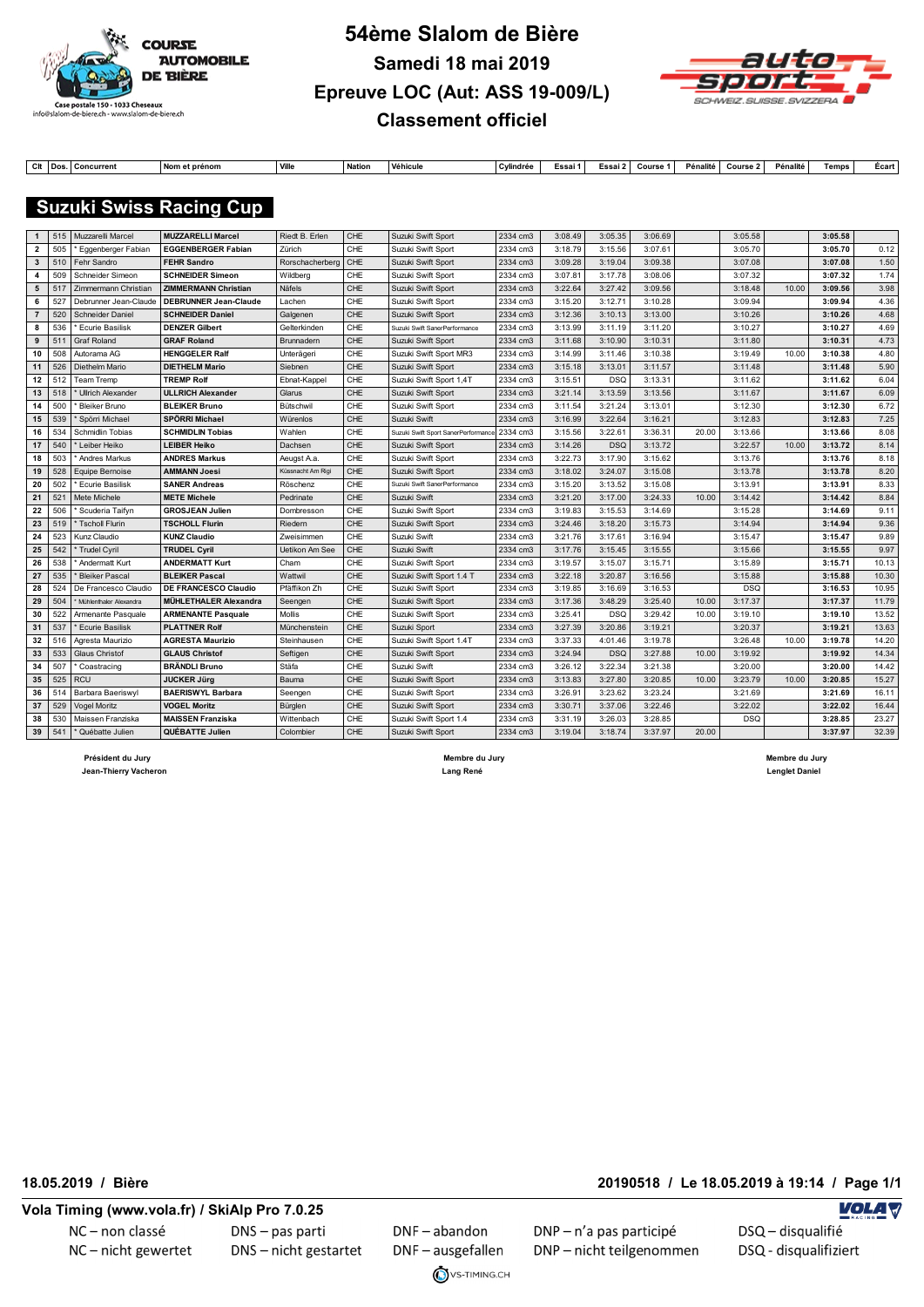



Ctt |Dos. Concurrent |Nomet prénom |Ville |Nation |Véhicule |Cylindrée | Essai 1 | Essai 2 | Course 1 | Pénalité | Course 2 | Pénalité | Temps | Écart

#### **Scratch**

| $\mathbf{1}$            | 474                      | Cuany François                          | <b>CUANY François</b>                               | Mont-Sur-Rolle        | CHE        | Lotus Exige V6 Cup                                | 5875 cm3             | 2:52.94            | 2:47.76            | 2:46.48            |       | 2:45.00               |       | 2:45.00            |                |
|-------------------------|--------------------------|-----------------------------------------|-----------------------------------------------------|-----------------------|------------|---------------------------------------------------|----------------------|--------------------|--------------------|--------------------|-------|-----------------------|-------|--------------------|----------------|
| $\overline{\mathbf{2}}$ | 478                      | Squadra Lido                            | <b>WINTSCH Dino</b>                                 | Hombrechtikon         | CHE        | Lotus Exige                                       | 5950 cm3             | 2:50.92            | 2:56.42            | 2:47.41            |       | 2:45.93               |       | 2:45.93            | 0.93           |
| $\mathbf{3}$            | 455                      | Ecurie Performance                      | <b>SCHOPFER Vincent</b>                             | Senarclens            | CHE        | Mitsubishi Lancer EVO 9                           | 3395 cm3             | 2:50.42            | 3:00.19            | 2:50.96            |       | 2:58.51               | 10.00 | 2:50.96            | 5.96           |
| 4                       | 477                      | Sieber Norbert                          | <b>SIEBER Norbert</b>                               | Widnau                | CHE        | Lotus Exige LW                                    | 5875 cm3             | 2:54.16            | 2:52.06            | 3:09.86            | 20.00 | 2:52.01               |       | 2:52.01            | 7.01           |
| 5                       | 424                      | Menegon Aldo                            | <b>MENEGON Aldo</b>                                 | Untervaz              | CHE        | Caterham Seven 1.8VVC                             | 1796 cm3             | 3:01.22            | 2:54.54            | 2:54.25            |       | 2:52.38               |       | 2:52.38            | 7.38           |
| 6                       | 238                      | Lüdi Daniele                            | LÜDI Daniele                                        | Losone                | CHE        | Subaru Impreza                                    | 3393 cm3             | 3:06.76            | 3:16.06            | 2:55.64            |       | 2:53.56               |       | 2:53.56            | 8.56           |
| $\overline{7}$          | 483                      | <b>Egger Patrick</b>                    | <b>EGGER Patrick</b>                                | Oberuzwil             | CHE        | Lotus Exige S                                     | 5875 cm3             | 2:56.93            | 3:04.76            | 3:05.37            | 10.00 | 2:53.98               |       | 2:53.98            | 8.98           |
| 8                       | 467                      | Müller Bruno                            | <b>MÜLLER Bruno</b>                                 | Langnau               | CHE        | Porsche GT3                                       | 3998 cm3             | 2:55.87            | 2:54.57            | 2:57.88            |       | 2:54.04               |       | 2:54.04            | 9.04           |
| 9                       | 241                      | Ecurie Performance                      | <b>ALLEMANN Stéphane</b>                            | Dizy                  | CHE        | Mitsubishi Lancer EVO 9                           | 3395 cm3             | 3:11.26            | 2:56.96            | 2:54.76            |       | 3:02.98               | 10.00 | 2:54.76            | 9.76           |
| 10                      | 479                      | Künzler Greg                            | KÜNZLER Greg                                        | Binz                  | CHE        | Lotus Evora 410 Sport                             | 5950 cm3             | 2:56.52            | <b>DSQ</b>         | 2:55.00            |       | 3:04.27               | 10.00 | 2:55.00            | 10.00          |
| 11                      | 453                      | Ecurie Performance                      | <b>DONDEYNAZ Michel</b>                             | Yens                  | CHE        | BMW M3                                            | 3201 cm3             | 2:55.49            | 3:03.99            | 2:55.03            |       | 3:04.82               | 10.00 | 2:55.03            | 10.03          |
| 12                      | 480                      | Piccinato Giuliano                      | <b>PICCINATO Giuliano</b>                           | Bättwil               | CHE        | Lotus Evora                                       | 5950 cm3             | 2:58.01            | 2:54.12            | 3:04.75            | 10.00 | 2:55.33               |       | 2:55.33            | 10.33          |
| 13                      | 475                      | <b>Strim Daniel</b>                     | <b>STRIM Daniel</b>                                 | Widnau                | CHE        | Lotus Exige 430 Cup                               | 5875 cm3             | 3:04.07            | 3:09.38            | 2:58.77            |       | 2:55.41               |       | 2:55.41            | 10.41          |
| 14                      | 484                      | Sieber Reto                             | <b>SIEBER Reto</b>                                  | Widnau                | CHE        | Lotus Exige Sport 380                             | 5880 cm3             | 3:01.03            | 2:57.63            | 2:56.40            |       | 3:06.84               | 10.00 | 2:56.40            | 11.40          |
| 15                      | 457                      | Mantadakis losif                        | <b>MANTADAKIS losif</b>                             | Kloten                | CHE        | Renault Mégane RS 265                             | 3397 cm3             | 2:58.09            | 2:58.18            | 2:56.68            |       | 2:57.29               |       | 2:56.68            | 11.68          |
| 16                      | 454                      | Palermo Remo                            | <b>PALERMO Remo</b>                                 | Boussens              | CHE        | BMW M3                                            | 3246 cm3             | 3:07.34            | 3:38.73            | 2:56.87            |       | 3:06.12               | 10.00 | 2:56.87            | 11.87          |
| 17                      | 485                      | <b>Berchtold Benno</b>                  | <b>BERCHTOLD Benno</b>                              | Rotkreuz              | CHE        | Lotus Exige V6 Cup                                | 5950 cm3             | 2:57.34            | 2:56.93            | 2:57.12            |       | 2:57.00               |       | 2:57.00            | 12.00          |
| 18                      | 248                      | Ecurie des Ordons                       | <b>HEYER Gaëtan</b>                                 | Moutier               | CHE        | Opel Astra G OPC                                  | 3397 cm3             | 3:03.84            | <b>DSQ</b>         | 2:57.92            |       | 2:58.03               |       | 2:57.92            | 12.92          |
| 19                      | 247                      | Genton Denis                            | <b>GENTON Denis</b>                                 | Apples                | CHE        | Renault Megane                                    | 3397 cm3             | 3:01.41            | 2:55.30            | 2:58.03            |       | 3:06.40               | 10.00 | 2:58.03            | 13.03          |
| 20                      | 300                      | Ecurie Performance                      | <b>ROULET Julien</b>                                | <b>Ballens</b>        | CHE        | VW Golf 1 16v                                     | 1780 cm3             | 3:01.62            | 2:58.72            | 2:58.16            |       | 3:07.20               | 10.00 | 2:58.16            | 13.16          |
| 21                      | 481                      | Steinmann Daniel                        | <b>STEINMANN Daniel</b>                             | Zürich                | CHE        | Lotus Exige 360 Cup                               | 5875 cm3             | 3:12.56            | 3:01.91            | 3:10.06            | 10.00 | 2:59.04               |       | 2:59.04            | 14.04          |
| 22                      | 487                      | <b>Ecurie Basilisk</b>                  | <b>ZÜRCHER Roberto</b>                              | Bättwil               | CHE        | Lotus Exige V6                                    | 5950 cm3             | 3:01.44            | 3:01.79            | 2:59.15            |       | 2:59.32               |       | 2:59.15            | 14.15          |
| 23                      | 155                      | Eggenberger Manfred                     | <b>EGGENBERGER Manfred</b><br><b>BERNARD Cédric</b> | Zürich<br>Bex         | CHE<br>CHE | BMW 1er M Coupé                                   | 5064 cm3             | 3:14.39            | 3:00.85            | 3:00.25            |       | 3:10.82<br>3:03.02    | 10.00 | 3:00.25<br>3:00.70 | 15.25          |
| 24<br>25                | 258<br>229               | Gruyère Racing Team<br>Stofer Raymond   | <b>STOFER Raymond</b>                               | Herznach              | CHE        | Subaru WRX STI<br>Mini Cooper RSR                 | 4177 cm3<br>2717 cm3 | 3:22.45<br>3:13.71 | 3:19.56<br>3:03.11 | 3:00.70<br>3:01.94 |       | 3:00.76               |       | 3:00.76            | 15.70<br>15.76 |
| 26                      | 441                      | Ecurie La Meute                         | <b>MONNAY Julien</b>                                | Aïre                  | CHE        | Caterham Seven CSR 200                            | 2261 cm3             | 3:05.52            | 2:58.28            | 3:09.32            | 10.00 | 3:00.90               |       | 3:00.90            | 15.90          |
| 27                      | 459                      | <b>RCU</b>                              | <b>MEIER Tobias</b>                                 | Ebnat-Kappel          | CHE        | Opel Astra                                        | 3397 cm3             | 3:06.85            | 3:01.97            | 3:01.54            |       | 3:01.25               |       | 3:01.25            | 16.25          |
| 28                      | 157                      | Comparato Luca                          | <b>COMPARATO Luca</b>                               | Merenschwand          | CHE        | Nissan GT-R                                       | 6401 cm3             | 3:10.34            | 3:15.34            | 3:05.68            |       | 3:01.60               |       | 3:01.60            | 16.60          |
| 29                      | 240                      | Stergiadis Ioannis                      | <b>STERGIADIS loannis</b>                           | Dübendorf             | CHE        | Honda Civic Type R                                | 3393 cm3             | 3:28.12            | 3:03.71            | 3:02.04            |       | 3:02.90               |       | 3:02.04            | 17.04          |
| 30                      | 486                      | Nüssli Christian                        | NÜSSLI Christian                                    | Ebnat-Kappel          | CHE        | Lotus Exige V6 350 Cup                            | 5950 cm3             | 3:05.35            | <b>DSQ</b>         | 3:02.28            |       | <b>DNF</b>            |       | 3:02.28            | 17.28          |
| 31                      | 249                      | Racing Fan's                            | <b>BENDER Danny</b>                                 | Fully                 | CHE        | Mitsubishi Evo X                                  | 3397 cm3             | 3:16.40            | 3:08.02            | 3:02.31            |       | 3:03.87               |       | 3:02.31            | 17.31          |
| 32                      | 435                      | Ecurie du Nord                          | <b>CARNEIRO Filipe</b>                              | Yverdon-Les-Bains     | CHE        | Renault Clio                                      | 1998 cm3             | 3:08.82            | 3:23.95            | 3:02.52            |       | 3:17.94               | 10.00 | 3:02.52            | 17.52          |
| 33                      | 143                      | Montanier Alec                          | <b>MONTANIER Alec</b>                               | Genève                | CHE        | Seat Leon Cupra                                   | 3398 cm3             | 3:14.43            | 3:03.98            | 3:02.87            |       | 3:02.63               |       | 3:02.63            | 17.63          |
| 34                      | 473                      | Rubbi Michel                            | <b>RUBBI Michel</b>                                 | Gals                  | CHE        | Lotus Exige V6 Cup                                | 5875 cm3             | 3:12.63            | 3:07.27            | 3:04.11            |       | 3:02.75               |       | 3:02.75            | 17.75          |
| 35                      | 451                      | Gruyère Racing Team                     | YERLY Frédéric                                      | Vordemwald            | CHE        | Alpine A110 1800 Turbo                            | 3060 cm3             | 3:09.83            | 3:06.06            | 3:04.46            |       | 3:03.16               |       | 3:03.16            | 18.16          |
| 36                      | 246                      | Ecurie du Nord                          | <b>LANGHI Damien</b>                                | Penthalaz             | CHE        | Renault Mégane II RS                              | 3397 cm3             | 3:29.73            | 3:10.00            | 3:03.24            |       | 3:15.56               | 10.00 | 3:03.24            | 18.24          |
| 37                      | 255                      | 13 étoiles - Valais                     | JACQUEMET Sébastien                                 | Conthey               | CHE        | Porsche 911 Carrera                               | 3598 cm3             | 3:08.44            | 3:02.60            | 3:03.36            |       | 3:04.39               |       | 3:03.36            | 18.36          |
| 38                      | 236                      | Morel Olivier                           | <b>MOREL Olivier</b>                                | Chevilly              | CHE        | Subaru Impreza Gt Wagon                           | 3390 cm3             | 3:11.69            | 3:09.41            | 3:05.74            |       | 3:03.68               |       | 3:03.68            | 18.68          |
| 39                      | 410                      | Scuderia Taifyn                         | <b>MONTANDON Vincent</b>                            | La Chaux de Fonds     | CHE        | Caterham Superseven 1.6i                          | 1596 cm3             | 3:25.58            | 3:05.38            | 3:07.04            |       | 3:04.48               |       | 3:04.48            | 19.48          |
| 40                      | 242<br>417               | Ecurie du Nord                          | <b>HENCHOZ Guillaume</b><br><b>DAMOND Laurent</b>   | Cossonay              | CHE<br>CHE | Mitsubishi Lancer Evo IX                          | 3395 cm3<br>1796 cm3 | 3:07.71<br>3:07.94 | 3:03.53<br>3:05.64 | 3:25.63<br>3:04.89 | 20.00 | 3:04.61<br>3:04.78    |       | 3:04.61<br>3:04.78 | 19.61<br>19.78 |
| 41<br>42                | 400                      | Ecurie Les Corsaires<br>Squadra Rotberg | <b>IGOR Rodella</b>                                 | Lutry<br>Zwingen      | CHE        | Lotus Elise 111r<br>Suzuki Swift Sanerperformance | 1586 cm3             | 3:05.62            | 3:25.51            | 3:05.12            |       | 3:12.73               | 10.00 | 3:05.12            | 20.12          |
| 43                      | 460                      | Marechal Christophe                     | <b>MARECHAL Christophe</b>                          | Gimel                 | CHE        | Renault Mégane R26R                               | 3397 cm3             | 3:11.62            | <b>DNS</b>         | 3:06.28            |       | 3:05.44               |       | 3:05.44            | 20.44          |
| 44                      | 443                      | Ecurie performance                      | <b>BAUMBERGER Gael</b>                              | Pampigny              | CHE        | Opel Corsa D 16T OPC                              | 2717 cm3             | 3:09.70            | 3:16.21            | 3:06.60            |       | 3:05.50               |       | 3:05.50            | 20.50          |
| 45                      | 251                      | Müller Stefan                           | MÜLLER Stefan                                       | Adligenswil           | CHE        | Mini Cooper JCW                                   | 3400 cm3             | 3:09.09            | 3:13.93            | 3:06.86            |       | 3:05.87               |       | 3:05.87            | 20.87          |
| 46                      | 304                      | Fauler Meta                             | <b>FAULER Meta</b>                                  | Stadel                | CHE        | VW Golf 1 GTI                                     | 1800 cm3             | 3:11.09            | 3:08.68            | 3:08.14            |       | 3:05.89               |       | 3:05.89            | 20.89          |
| 47                      | 482                      | Egger Fabian                            | <b>EGGER Fabian</b>                                 | Flawil                | CHE        | Lotus Exige S                                     | 5875 cm3             | 2:59.19            | 2:56.76            | 3:06.07            | 10.00 | 3:06.39               | 10.00 | 3:06.07            | 21.07          |
| 48                      | 118                      | Morgenegg Jakob                         | <b>MORGENEGG Jakob</b>                              | Bargen                | CHE        | Subaru BRZ                                        | 1998 cm3             | 3:22.63            | 3:10.11            | 3:09.37            |       | 3:06.75               |       | 3:06.75            | 21.75          |
| 49                      | 472                      | Martin Jean Philippe                    | <b>MARTIN Jean Philippe</b>                         | Villars Bozon         | CHE        | BMW M2                                            | 5097 cm3             | 3:10.30            | 3:07.29            | <b>DSQ</b>         |       | 3:06.84               |       | 3:06.84            | 21.84          |
| 50                      | 476                      | Wiese Heinz                             | <b>WIESE Heinz</b>                                  | Zug                   | CHE        | Lotus Evora 410 Sport                             | 5875 cm3             | 3:13.38            | 3:12.34            | 3:07.03            |       | 3:11.89               |       | 3:07.03            | 22.03          |
| 50                      | 402                      | Ecurie Performance                      | <b>DUPUIS Raphael</b>                               | Montricher            | CHE        | Peugeot 106 GTI                                   | 1587 cm3             | 3:12.06            | 3:08.52            | 3:07.03            |       | <b>DNF</b>            |       | 3:07.03            | 22.03          |
| 50                      | 142                      | Berger Romain                           | <b>BERGER Romain</b>                                | Saint-Oyens           | CHE        | Renault Mégane RS AIR 14                          | 3397 cm3             | 3:09.28            | <b>DSQ</b>         | 3:07.08            |       | 3:07.03               |       | 3:07.03            | 22.03          |
| 53                      | 444                      | <b>Urban Patrice</b>                    | <b>URBAN Patrice</b>                                | Seewen                | CHE        | <b>BMW 123d</b>                                   | 2993 cm3             | 3:13.57            | <b>DSQ</b>         | 3:08.07            |       | 3:07.12               |       | 3:07.12            | 22.12          |
| 54                      |                          | 466   Kinkel Peter                      | <b>KINKEL Peter</b>                                 | Au ZH                 | CHE        | Porsche Cayman GT4                                | 3800 cm3             | 3:07.22            | 3:04.98            | 3:22.62            |       | 3:07.17               |       | 3:07.17            | 22.17          |
| 55<br>56                | 302<br>133               | Racing Club Jurassien<br>Ferreux Steve  | <b>HOUMARD Jérémie</b><br><b>FERREUX Steve</b>      | Champoz<br>Le Brassus | CHE<br>CHE | <b>VW Golf</b><br>Renault Clio RS                 | 1781 cm3<br>2751 cm3 | 3:15.94<br>3:08.46 | 3:04.37<br>3:04.68 | 3:07.26<br>3:07.40 |       | <b>DSQ</b><br>3:07.73 |       | 3:07.26<br>3:07.40 | 22.26<br>22.40 |
| 57                      |                          | Squadra Sport and Prestige              | <b>BÉRING Michaël</b>                               | Le Locle              | CHE        | Honda Civic Type R                                |                      | 3:13.47            | 3:10.95            | 3:09.73            |       | 3:07.66               |       | 3:07.66            | 22.66          |
| 58                      | $\vert 215 \vert$<br>303 | Ecurie Performance                      | <b>LEHMANN Eric</b>                                 | Epalinges             | CHE        | VW Golf GTI                                       | 1998 cm3<br>1781 cm3 | 3:12.94            | 3:18.81            | <b>DSQ</b>         |       | 3:07.73               |       | 3:07.73            | 22.73          |
| 59                      |                          | 141 Ecurie Les Corsaires                | <b>GAUTHEY Jean-Michel</b>                          | Champagne             | CHE        | Renault Mégane RS                                 | 3397 cm3             | 3:12.30            | <b>DSQ</b>         | 3:07.89            |       | <b>DSQ</b>            |       | 3:07.89            | 22.89          |
| 60                      | 423                      | Ecurie La Meute                         | <b>MORA Olivier</b>                                 | Cologny               | CHE        | Lotus Exige                                       | 1796 cm3             | 3:07.73            | 3:03.12            | <b>DSQ</b>         |       | 3:08.00               |       | 3:08.00            | 23.00          |
| 61                      | 430                      | <b>RCU</b>                              | <b>BOOS Daniel</b>                                  | Bertschikon           | CHE        | Mazda MX-5 EVO                                    | 1840 cm3             | 3:17.19            | 3:09.27            | 3:08.62            |       | 3:08.99               |       | 3:08.62            | 23.62          |
| 62                      | 202                      | Roberto Luigi                           | <b>ROBERTO Luigi</b>                                | Cossonay-Ville        | CHE        | Peugeot 106 GTI                                   | 1587 cm3             | 3:11.60            | 3:19.20            | 3:09.07            |       | 3:08.78               |       | 3:08.78            | 23.78          |
| 63                      | 111                      | Brantschen Iwan                         | <b>BRANTSCHEN Iwan</b>                              | Randa                 | CHE        | Honda Integra Type R                              | 1797 cm3             | 3:13.02            | 3:10.12            | 3:10.61            |       | 3:08.93               |       | 3:08.93            | 23.93          |
| 64                      | 110                      | Bödeli Racing Club                      | <b>SCHRANZ Michael</b>                              | Wilderswil            | CHE        | Honda Integra Type R                              | 1797 cm3             | 3:10.62            | 3:09.95            | 3:10.51            |       | 3:09.05               |       | 3:09.05            | 24.05          |
| 65                      | 201                      | Ecurie Biennoise                        | <b>JEREMIAS Jannis</b>                              | Gerolfingen           | CHE        | Suzuki Swift Sport                                | 1586 cm3             | 3:19.67            | 3:20.44            | <b>DSQ</b>         |       | 3:09.32               |       | 3:09.32            | 24.32          |
| 66                      | 432                      | Ecurie Performance                      | <b>TARDY Gil</b>                                    | Chevilly              | CHE        | Renault Mégane coupé                              | 1998 cm3             | 3:10.53            | 3:09.47            | 3:09.45            |       | <b>DNF</b>            |       | 3:09.45            | 24.45          |
| 67                      | 137                      | Meuwly Steve                            | <b>MEUWLY Steve</b>                                 | Grenilles             | CHE        | Honda Civic Type R fk8                            | 3393 cm3             | 3:23.94            | <b>DSQ</b>         | 3:11.85            |       | 3:09.59               |       | 3:09.59            | 24.59          |
| 68                      | 405                      | Böniger Mario                           | <b>BÖNIGER Mario</b>                                | Erstfeld              | CHE        | Honda CRX VTEC                                    | 1595 cm3             | 3:15.40            | 3:14.03            | 3:10.34            |       | 3:09.82               |       | 3:09.82            | 24.82          |
| 69<br>70                |                          | Team Rallye Top                         | <b>SCHORNO Camillo</b>                              | Merlischachen         | CHE        | Ford Escort                                       | 1993 cm3             | 3:21.03            | 3:12.92            | 3:09.92            |       | 3:11.68               |       | 3:09.92            | 24.92          |
|                         | 131                      | Marechal Stéphane                       | <b>MARECHAL Stéphane</b>                            | St-George             | CHE        | Renault Clio IV RS                                | 2751 cm3             | 3:13.80            | 3:08.99            | 3:09.99            |       | <b>DSQ</b>            |       | 3:09.99            | 24.99          |

#### **18.05.2019 / Bière 20190518 / Le 18.05.2019 à 19:13 / Page 1/3**

#### **Vola Timing (www.vola.fr) / SkiAlp Pro 7.0.25**

NC-non classé NC-nicht gewertet DNS - pas parti DNS - nicht gestartet

DNF-abandon DNF-ausgefallen

VS-TIMING.CH

DNP - n'a pas participé DNP-nicht teilgenommen

#### **VOLA V**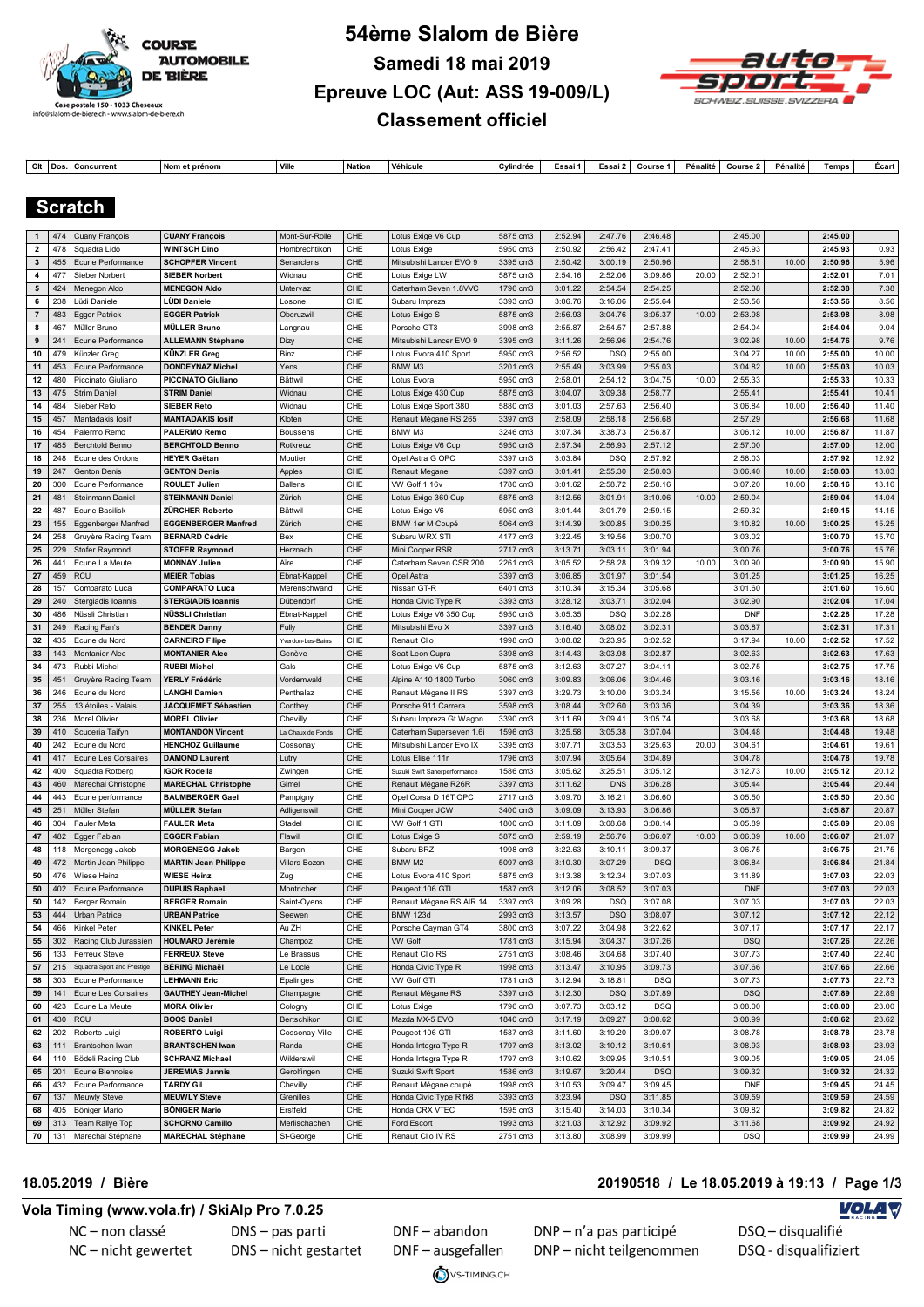

Ctl Dos. Concurrent Nomet prénom Ville Nation Véhicule Cylindrée Essai 1 Essai 2 Course 1 Pénalité Course 2 Pénalité Temps Écart



| 71         | 433            | Ducommun Mickaël                            | <b>DUCOMMUN Mickaël</b>                               | Les Ponts-De-Martel        | CHE         | Renault Clio 2.0 RS                 | 1998 cm3             | 3:22.34            | <b>DSQ</b>         | 3:21.34            | 10.00 | 3:10.13            |       | 3:10.13            | 25.13          |
|------------|----------------|---------------------------------------------|-------------------------------------------------------|----------------------------|-------------|-------------------------------------|----------------------|--------------------|--------------------|--------------------|-------|--------------------|-------|--------------------|----------------|
| 71         | 148            | <b>Chassot Samuel</b>                       | <b>CHASSOT Samuel</b>                                 | Longirod                   | CHE         | Subaru WRX STI 2.5 AWD              | 4177 cm3             | 3:22.21            | 3:16.68            | 3:12.73            |       | 3:10.13            |       | 3:10.13            | 25.13          |
| 73         | 220            | <b>Huerzeler Giorgio</b>                    | <b>HUERZELER Giorgio</b>                              | Porto Ronco                | CHE         | Subaru BRZ                          | 1998 cm3             | 3:13.25            | 3:14.36            | 3:10.42            |       | 3:39.11            | 20.00 | 3:10.42            | 25.42          |
| 74         | 221            | <b>Ecurie Basilsk</b>                       | OTT Kevin                                             | Brugg                      | CHE         | Renault Clio Sport Ragnotti         | 1998 cm3             | 3:18.29            | 3:20.51            | 3:10.50            |       | 3:12.35            |       | 3:10.50            | 25.50          |
| 75         | 235            | Vermot Patrice                              | <b>VERMOT Patrice</b>                                 | Commugny                   | CHE         | Ford Focus RS                       | 3380 cm3             | 3:18.38            | <b>DSQ</b>         | 3:11.23            |       | 3:10.58            |       | 3:10.58            | 25.58          |
| 76         | 203            | Meier Jürg                                  | MEIER Jürg                                            | Baltenswil                 | CHE         | Honda Civic CRX V-TEC               | 1595 cm3             | 3:24.01            | 3:15.39            | 3:11.30            |       | 3:10.77            |       | 3:10.77            | 25.77          |
| ${\bf 77}$ | 312            | Genton Pierre                               | <b>GENTON Pierre</b>                                  | Aclens                     | CHE         | Opel Kadett Coupe GT/E              | 1978 cm3             | 3:14.44            | 3:17.07            | 3:12.14            |       | 3:10.95            |       | 3:10.95            | 25.95          |
| 78         | 140            | <b>Ecurie Les Corsaires</b>                 | <b>MIZRAJI Eduardo</b>                                | Chamblon                   | CHE         | Renault Mégane RS Trophy            | 3397 cm3             | 3:14.53            | 3:22.64            | 3:11.57            |       | 3:11.17            |       | 3:11.17            | 26.17          |
| 79         | 112            | Rüedi Tobias                                | <b>RÜEDI Tobias</b>                                   | Alchenstorf                | CHE<br>CHE  | Honda Integra Type R                | 1797 cm3             | 3:19.10            | 3:13.78            | 3:13.54            |       | 3:11.71            |       | 3:11.71            | 26.71          |
| 80         | 425            | Pache Marius                                | <b>PACHE Marius</b>                                   | Villaz-St-Pierre           |             | Lotus Exige                         | 1798 cm3             | 3:19.37            | 3:13.99            | 3:13.09            |       | 3:11.82            |       | 3:11.82            | 26.82          |
| 81         | 130            | Feldmann Sandro                             | <b>FELDMANN Sandro</b>                                | St. Gallen                 | CHE         | Peugeot 208                         | 2717 cm3             | 3:26.30            | 3:12.23            | 3:21.99            | 10.00 | 3:12.16            |       | 3:12.16            | 27.16          |
| 82         | 418            | <b>ACS</b>                                  | <b>CLAUDE Jean-Bernard</b><br><b>HOFMÄNNER Thomas</b> | La Chaux-De-Fonds          | CHE         | Lotus Elise<br>BMW M2               | 1796 cm3             | 3:12.14            | 3:33.08            | 3:12.47            |       | 3:13.57            |       | 3:12.47            | 27.47          |
| 83         | 156            | Hofmänner Thomas                            |                                                       | Bern                       | CHE         |                                     | 5097 cm3             | 3:08.24            | <b>DSQ</b>         | 3:13.55            | 10.00 | 3:12.69            | 10.00 | 3:12.69            | 27.69          |
| 84<br>85   | 471<br>150     | Mouche Fabrice<br>Leuthold Xavier           | <b>MOUCHE Fabrice</b><br><b>LEUTHOLD Xavier</b>       | Bonfol<br>Bavois           | CHE<br>CHE  | BMW 1M Coupé<br>Ford Focus RS       | 5064 cm3<br>4286 cm3 | 3:07.97            | 3:06.76<br>3:17.99 | 3:12.70<br>3:14.97 | 10.00 | 3:18.35<br>3:12.86 | 10.00 | 3:12.70<br>3:12.86 | 27.70<br>27.86 |
| 86         | 442            | Ecurie Biennoise                            | <b>DEVAUX Michel</b>                                  | Biel                       | CHE         | BMW 323ti Compact                   | 2494 cm3             | 3:26.76<br>3:14.06 | 3:21.64            | 3:21.85            | 10.00 | 3:12.93            |       | 3:12.93            | 27.93          |
| 87         | 115            | Fankhauser Urs                              | <b>FANKHAUSER Urs</b>                                 | Steffisburg                | CHE         | Honda Civic Type R                  | 1998 cm3             | 3:17.19            | 3:34.91            | 3:12.95            |       | 3:22.42            | 10.00 | 3:12.95            | 27.95          |
| 88         | 210            |                                             | <b>MOINAT Nicolas</b>                                 |                            | CHE         | <b>VW Golf</b>                      | 1780 cm3             | 3:22.37            | 3:14.36            | 3:12.98            |       | 3:13.31            |       | 3:12.98            | 27.98          |
| 89         | 465            | Ecurie Performance<br><b>Thierry Besson</b> | <b>BESSON Thierry</b>                                 | Grancy                     | CHE         | Porsche 997 4S                      | 3800 cm3             | 3:17.77            | 3:13.19            | 3:31.35            | 20.00 | 3:13.15            |       | 3:13.15            | 28.15          |
| 90         | 431            | Fahrni Steve                                | <b>FAHRNI Steve</b>                                   | Epautheyres<br>Boussens    | CHE         | Opel Kadett C GT/E                  | 1978 cm3             | 3:15.31            | 3:13.52            | <b>DSQ</b>         |       | 3:13.32            |       | 3:13.32            | 28.32          |
| 91         | 218            | Ecurie Performance                          | <b>RICHARD Florian</b>                                | Echandens                  | CHE         | Renault Clio                        | 1998 cm3             | 3:26.26            | 3:16.40            | 3:15.13            |       | 3:13.51            |       | 3:13.51            | 28.51          |
| 92         | 458            | Deniz Ugur                                  | <b>DENIZ Ugur</b>                                     | Zürich                     | CHE         | Renault Megane RS 275               | 3397 cm3             | 3:21.20            | 3:15.04            | 3:13.56            |       | 3:14.23            |       | 3:13.56            | 28.56          |
| 93         | 132            | Gauthey Théo                                | <b>GAUTHEY Théo</b>                                   | Lausanne 26                | CHE         | Renault Clio 4RS                    | 2720 cm3             | 3:15.47            | 3:14.26            | 3:13.72            |       | 3:13.67            |       | 3:13.67            | 28.67          |
| 94         | 450            | <b>Ecurie Sporting Romont</b>               | <b>CORMINBOEUF Philippe</b>                           | Estavayer-Le-Lac           | CHE         | Lotus Exige S                       | 3053 cm3             | 3:15.79            | 3:23.00            | 3:13.72            |       | 3:16.07            | 10.00 | 3:13.72            | 28.72          |
| 95         | 434            | <b>Betschart Roman</b>                      | <b>BETSCHART Roman</b>                                | Muotathal                  | CHE         | Renault Clio                        | 1998 cm3             | 3:20.96            | 3:16.23            | 3:25.05            | 10.00 | 3:13.82            |       | 3:13.82            | 28.82          |
| 96         | 415            | Ecurie Performance                          | <b>MONNET Axel</b>                                    | Grancy                     | CHE         | <b>VW Golf</b>                      | 1780 cm3             | <b>DNF</b>         | 3:29.03            | 3:13.89            |       | 3:16.80            |       | 3:13.89            | 28.89          |
| 97         | 149            | <b>Bassin Michel</b>                        | <b>BASSIN Michel</b>                                  | La Plaine                  | CHE         | Ford Focus RS II                    | 4286 cm3             | 3:20.55            | 3:15.63            | 3:14.33            |       | 3:25.10            | 10.00 | 3:14.33            | 29.33          |
| 97         | 139            | l'amicale du talus                          | <b>GROSJEAN Thierry</b>                               | Saint-Oyens                | CHE         | Hyundai I 30N                       | 3397 cm3             | 3:31.25            | 3:26.40            | 3:17.84            |       | 3:14.33            |       | 3:14.33            | 29.33          |
| 99         | 129            | Ecurie du Nord                              | <b>NICOLE Patrice</b>                                 | Yvonand                    | CHE         | Opel Corsa OPC nurbergring          | 2717 cm3             | 3:34.57            | 3:15.56            | 3:14.44            |       | 3:16.67            |       | 3:14.44            | 29.44          |
| 100        | 243            | Ecurie du Nord                              | <b>HENCHOZ Léonard</b>                                | Gollion                    | CHE         | Mitsubishi Evo VI                   | 3395 cm3             | 3:09.65            | 3:16.03            | <b>DSQ</b>         |       | 3:14.75            | 10.00 | 3:14.75            | 29.75          |
| 101        | 422            | <b>Ecurie Basilisk</b>                      | <b>SUHR Reiner</b>                                    | Basel                      | CHE         | Lotus Exige MK1                     | 1796 cm3             | 3:16.19            | <b>DSQ</b>         | 3:18.33            |       | 3:14.76            |       | 3:14.76            | 29.76          |
| 102        | 147            | Equipe Bernoise                             | <b>KARGL Benedikt</b>                                 | Triengen                   | CHE         | Ford-CNG-Technik Focus RS           | 3844 cm3             | 3:16.48            | 3:22.41            | 3:25.36            | 10.00 | 3:15.02            |       | 3:15.02            | 30.02          |
| 103        | 456            | Ecurie Performance                          | <b>BLANC Claude-Alain</b>                             | Montricher                 | CHE         | Mitsubishi Lancer EVO               | 3397 cm3             | 3:13.77            | 3:24.35            | 3:20.26            |       | 3:15.21            |       | 3:15.21            | 30.21          |
| 104        | 420            | Ricci Lucien                                | <b>RICCI Lucien</b>                                   | Lignières                  | CHE         | Lotus Elise                         | 1796 cm3             | 3:25.32            | 3:15.82            | 3:15.31            |       | 3:16.70            |       | 3:15.31            | 30.31          |
| 105        | 217            | Falabretti Mario                            | <b>FALABRETTI Mario</b>                               | Wangen an der Aare         | CHE         | Renault Clio 2.0 16V Ragnotti       | 1998 cm3             | 3:14.76            | 3:12.11            | 3:16.18            |       | 3:15.63            |       | 3:15.63            | 30.63          |
| 106        | 426            | Cortese Matteo                              | <b>CORTESE Matteo</b>                                 | Monthey                    | CHE         | Toyota Mr2                          | 1800 cm3             | 3:27.69            | 3:21.70            | 3:22.21            |       | 3:16.90            |       | 3:16.90            | 31.90          |
| 107        | 440            | Ecurie Performance                          | <b>BLULLE Jacques</b>                                 | Saint-Livres               | CHE         | VW Polo G40                         | 2162 cm3             | 3:16.55            | 3:14.85            | 3:21.81            |       | 3:17.02            |       | 3:17.02            | 32.02          |
| 108        | 125            | <b>Muller Nicolas</b>                       | <b>MULLER Nicolas</b>                                 | Colombier                  | CHE         | Opel Corsa D OPC NE                 | 2717 cm3             | 3:24.62            | 3:21.60            | 3:19.75            |       | 3:17.21            |       | 3:17.21            | 32.21          |
| 109        | 103            | Racing Fan's                                | <b>SCHNEIDER Damien</b>                               | Lausanne                   | CHE         | Peugeot 106 1.6I 16v                | 1587 cm3             | 3:22.86            | 3:20.16            | 3:18.10            |       | 3:17.47            |       | 3:17.47            | 32.47          |
| 110        | 128            | Röthlisberger Adrian                        | RÖTHLISBERGER Adrian                                  | Filzbach                   | CHE         | Opel Corsa OPC Nürburgring Edition  | 2717 cm3             | 3:48.68            | 3:16.79            | 3:26.89            | 10.00 | 3:17.50            |       | 3:17.50            | 32.50          |
| 111        | 136            | <b>Ecurie Les Corsaires</b>                 | <b>MOURA Richard</b>                                  | Châtel-St-Denis            | CHE         | Audi S1                             | 3373 cm3             | 3:39.87            | 3:18.48            | 3:17.65            |       | 3:18.43            |       | 3:17.65            | 32.65          |
| 112        | 406            | <b>Ulrich Rene</b>                          | <b>ULRICH Rene</b>                                    | Steinen                    | CHE         | Honda CRX VTEC                      | 1595 cm3             | 3:23.85            | 3:18.97            | 3:17.76            |       | 3:27.42            | 10.00 | 3:17.76            | 32.76          |
| 113        | 404            | Mike Truffer                                | <b>TRUFFER Mike</b>                                   | Susten                     | CHE         | Mazda MX5                           | 1593 cm3             | 3:19.57            | 3:15.67            | 3:18.53            |       | 3:17.99            |       | 3:17.99            | 32.99          |
| 114        | 416            | Miglierina Edoardo                          | <b>MIGLIERINA Edoardo</b>                             | Nidau                      | CHE         | Lotus Elise                         | 1796 cm3             | 3:18.52            | 3:18.64            | 3:18.99            |       | 3:20.44            |       | 3:18.99            | 33.99          |
| 115        | 102            | Tchagaunova Romain                          | <b>TCHAGAUNOVA Romain</b>                             | Echichens                  | CHE         | Suzuki Swift Sport                  | 1586 cm3             | 3:34.65            | 3:19.85            | <b>DSQ</b>         |       | 3:19.27            |       | 3:19.27            | 34.27          |
| 116        | 311            | Veteran Car Club                            | <b>BURI Jean-Pierre</b>                               | Cartigny                   | CHE         | Opel Kadett C GT/E                  | 1977 cm3             | 3:22.10            | 3:31.05            | 3:20.60            |       | 3:19.83            |       | 3:19.83            | 34.83          |
| 117        | 211            | Team Hanshin-Imports                        | <b>HANDSCHIN Jesse</b>                                | Belmont-Sur-Lausanne       | CHE         | <b>Toyota Chaser Tourer</b>         | 4235 cm3             | 3:28.29            | <b>DSQ</b>         | 3:20.59            |       | 3:30.90            | 10.00 | 3:20.59            | 35.59          |
| 118        | 407            | Hüther Dario                                | <b>HÜTHER Dario</b>                                   | Steinebrunn                | CHE         | Honda CRX                           | 1595 cm3             | 3:29.74            | 3:28.87            | 3:48.26            | 10.00 | 3:20.85            |       | 3:20.85            | 35.85          |
| 119        | 228            | <b>RCU</b>                                  | <b>BRUNNER Peter</b>                                  | Flawil                     | CHE         | Mini Cooper S                       | 2717 cm3             | 3:28.71            | <b>DSQ</b>         | 3:23.30            |       | 3:21.50            |       | 3:21.50            | 36.50          |
| 120        | 120            | Aliberti Nicola                             | <b>ALIBERTI Nicola</b>                                | Yvonand                    | CHE         | Renault Clio 3 RS                   | 1998 cm3             | 3:22.09            | 3:25.85            | 3:24.32            | 10.00 | 3:21.92            | 10.00 | 3:21.92            | 36.92          |
| 121        | 257            | Gruyère Racing Team                         | <b>GENET Sébastien</b>                                | Champlan                   | CHE         | Subaru WRX STI                      | 4177 cm3             | 3:58.72            | 3:30.49            | 3:26.83            |       | 3:22.75            |       | 3:22.75            | 37.75          |
| 122        | 301            | All-In Racing Team                          | <b>BRUNNER Patrice</b>                                | St-Cierges                 | CHE         | VW Golf 1                           | 1781 cm3             | 3:33.48            | 3:29.13            | 3:26.60            |       | 3:24.03            |       | 3:24.03            | 39.03          |
|            |                | 123 226 Castro Manuel                       | <b>CASTRO Manuel</b>                                  | Dompierre                  | ${\sf CHE}$ | Mitsubishi Colt                     | 2496 cm3             | 3:39.01            | DSQ                | 3:26.08            |       | 3:24.41            |       | 3:24.41            | 39.41          |
| 124        |                | 114 Truffer Kevin                           | TRUFFER Kevin                                         | Naters                     | CHE         | Toyota GT 86                        | 1998 cm3             | 3:30.12            | 3:43.60            | <b>DSQ</b>         |       | 3:24.58            |       | 3:24.58            | 39.58          |
| 125        | 116            | Cherbuin Rachelle                           | <b>CHERBUIN Rachelle</b>                              | Sâles-Gruyère              | CHE         | Renault Clio Sport                  | 1998 cm3             | 3:35.94            | 3:29.79            | 3:26.82            |       | 3:25.72            |       | 3:25.72            | 40.72          |
|            | 126 222        | Fun Racing                                  | <b>OCHS Jean-Claude</b>                               | Gland                      | CHE         | Renault Clio RS                     | 1998 cm3             | 3:36.94            | 3:29.73            | 3:29.35            |       | 3:25.94            |       | 3:25.94            | 40.94          |
| 127        | 117            | De Stefano Anthony                          | <b>DE STEFANO Anthony</b>                             | <b>Boussens</b>            | CHE         | Renault Clio 2.0 16V Sport          | 1998 cm3             | 3:41.88            | 3:30.53            | 3:36.51            | 10.00 | 3:26.12            |       | 3:26.12            | 41.12          |
| 128        | 200            | <b>Berthoud Ludovic</b>                     | <b>BERTHOUD Ludovic</b>                               | Vandoeuvres                | CHE         | Toyota Mr2 Aw11                     | 1586 cm3             | 3:38.35            | 3:27.99            | 3:45.22            | 20.00 | 3:26.38            |       | 3:26.38            | 41.38          |
| 129        | 104            | Ecurie La Meute                             | <b>BLONDEL Francis</b>                                | Vessy                      | CHE         | Citroën Saxo VTS                    | 1589 cm3             | 3:32.41            | 3:32.35            | <b>DSQ</b>         |       | 3:27.91            |       | 3:27.91            | 42.91          |
| 130        | 403            | MST-Zentralschweiz                          | <b>HÄNGGI Ramon</b>                                   | Nunningen                  | CHE         | Citroën Saxo VTS                    | 1587 cm3             | 3:34.59            | 3:31.44            | 3:30.23            |       | 3:28.25            |       | 3:28.25            | 43.25          |
|            | $131$   113    | Angiolillo Sandro                           | <b>ANGIOLILLO Sandro</b>                              | Le Brassus                 | CHE         | Renault Clio 3 RS                   | 1998 cm3             | 3:24.91            | <b>DSQ</b>         | 3:29.77            | 10.00 | 3:28.59            | 10.00 | 3:28.59            | 43.59          |
| 132        | 310            | Chappuis Pascal                             | CHAPPUIS Pascal                                       | Saint-Oyens                | CHE         | Opel Kadett City                    | 1900 cm3             | 3:29.38            | 3:45.33            | 3:37.41            |       | 3:29.32            |       | 3:29.32            | 44.32          |
| 133        | 409            | Schaffner Guillaume                         | <b>SCHAFFNER Guillaume</b>                            | Sainte-Croix               | CHE         | Honda Civic                         | 1595 cm3             | 3:42.20            | 3:31.79            | 3:30.45            |       | 3:45.74            | 20.00 | 3:30.45            | 45.45          |
| 134        | 126            | Muller Eric                                 | <b>MULLER Eric</b>                                    | Colombier                  | CHE         | Opel Corsa E OPC                    | 2717 cm3             | 3:43.31            | 3:32.64            | 3:30.83            |       | 3:37.27            | 10.00 | 3:30.83            | 45.83          |
| 135        | 101            | <b>Fritsch Marcel</b>                       | <b>FRITSCH Marcel</b>                                 | Riedholz                   | CHE         | Suzuki Ignis Sport                  | 1490 cm3             | 3:48.48            | 3:30.50            | 3:31.76            |       | 3:31.21            |       | 3:31.21            | 46.21          |
| 137        | 136 204<br>237 | Team Hanshin-Imports<br>Bärfuss Raphael     | <b>LÉGERET Mael</b><br>BÄRFUSS Raphael                | Forel<br>Chézard-St-Martin | CHE<br>CHE  | Mazda MX5 1.6<br>Honda Civic Type R | 1598 cm3<br>3393 cm3 | 3:42.89<br>3:47.71 | 3:35.47<br>3:38.15 | 3:32.43<br>3:33.76 |       | 3:31.57<br>3:31.79 |       | 3:31.57<br>3:31.79 | 46.57<br>46.79 |
| 138        | 216            | l'amicale du talus                          | <b>REYMOND Steve</b>                                  | Gimel                      | CHE         | Renault Clio Sport                  | 1998 cm3             | 3:34.10            | 3:29.52            | 3:32.27            |       | 3:32.26            |       | 3:32.26            | 47.26          |
| 139        | 146            | Scuderia Taifyn                             | <b>ETIENNE Michel</b>                                 | Les Geneveys S/Coffra      | CHE         | Ford Focus RS                       | 3844 cm3             | 3:36.22            | 3:33.24            | 3:32.89            |       | <b>DSQ</b>         |       | 3:32.89            | 47.89          |
| 140        | 245            | Vega-Missile                                | <b>MONACHON Maxime</b>                                | Vich                       | CHE         | Mitsubishi Starion                  | 3395 cm3             | 3:47.12            | 3:50.81            | 4:40.39            |       | 3:33.00            |       | 3:33.00            | 48.00          |
|            | $141 \mid 225$ | Vigne Maxime                                | <b>VIGNE Maxime</b>                                   | Prilly                     | CHE         | Skoda Fabia                         | 2035 cm3             | 3:58.00            | 3:39.92            | 3:34.54            |       | 3:34.11            |       | 3:34.11            | 49.11          |
| 142        | 419            | ACS                                         | <b>CLAUDE Joanna</b>                                  | La Chaux-De-Fonds          | CHE         | Lotus Elise                         | 1796 cm3             | 3:41.93            | 3:39.14            | 3:38.12            |       | 3:34.64            |       | 3:34.64            | 49.64          |
| 143        | 119            | Ecurie du Nord                              | <b>GUILLAUME Loris</b>                                | Yverdon-Les-Bains          | CHE         | Peugeot 306                         | 1998 cm3             | 3:19.08            | 3:57.08            | 3:34.96            | 20.00 | 3:44.85            | 30.00 | 3:34.96            | 49.96          |
| 144        | 213            | Loup Samantha                               | <b>LOUP Samantha</b>                                  | Gimel                      | CHE         | Peugeot 206 2.0 RC                  | 1997 cm3             | 3:42.76            | 3:37.53            | 3:37.99            |       | 3:49.57            | 10.00 | 3:37.99            | 52.99          |
| 145        | 100            | Reymond Frédéric                            | <b>REYMOND Frédéric</b>                               | Les Bioux                  | CHE         | Daihatsu Sirion S 16V               | 1300 cm3             | 3:50.63            | 4:11.99            | 3:38.46            |       | 3:39.58            |       | 3:38.46            | 53.46          |
|            |                | 146   138   Ecurie Performance              | DÉPRAZ Christian                                      | Denges                     | CHE         | Mitsubishi Lancer                   | 3397 cm3             | 3:45.99            | 3:53.52            | 3:44.83            |       | 3:39.30            |       | 3:39.30            | 54.30          |
|            |                |                                             |                                                       |                            |             |                                     |                      |                    |                    |                    |       |                    |       |                    |                |

#### **18.05.2019 / Bière 20190518 / Le 18.05.2019 à 19:13 / Page 2/3**

#### **Vola Timing (www.vola.fr) / SkiAlp Pro 7.0.25**

NC-non classé NC-nicht gewertet DNS - pas parti DNS - nicht gestartet

DNF-abandon DNF-ausgefallen

VS-TIMING.CH

DNP - n'a pas participé DNP-nicht teilgenommen

#### **VOLA V**